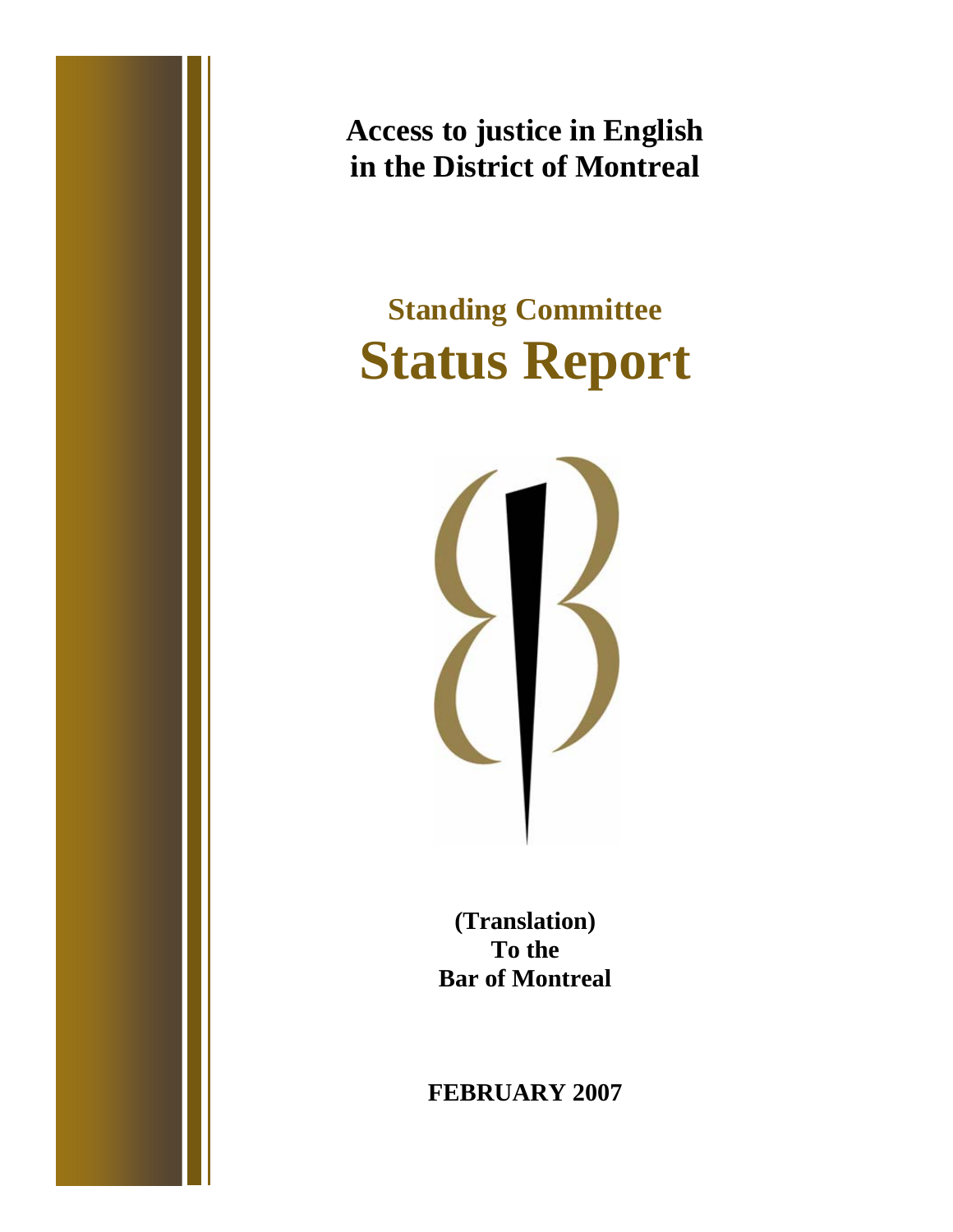# TABLE OF CONTENTS

|  |                          | o Introduction                                     |                                                                                                                                                                                                                                                                                                                                    | 5                                   |  |  |
|--|--------------------------|----------------------------------------------------|------------------------------------------------------------------------------------------------------------------------------------------------------------------------------------------------------------------------------------------------------------------------------------------------------------------------------------|-------------------------------------|--|--|
|  |                          |                                                    | <b>O</b> History of the Committee of the Bar of Montreal                                                                                                                                                                                                                                                                           | 5                                   |  |  |
|  |                          |                                                    | Ι.<br>Ad Hoc Committee on Access to Justice in English in the District of<br>Montreal<br>II. Follow-up committee on Access to Justice in the English Language<br>III. Standing committee on Access to Justice in the English Language                                                                                              |                                     |  |  |
|  |                          |                                                    | <b>Status of the situation</b>                                                                                                                                                                                                                                                                                                     | 7                                   |  |  |
|  |                          | 1. Judicial Services                               |                                                                                                                                                                                                                                                                                                                                    | 6                                   |  |  |
|  | 1.1                      | 1.1.1<br>1.1.2<br>1.1.3<br>1.1.4                   | Municipal Court of the City of Montréal<br><b>Client Service</b><br>Courtroom Clerks and Deposition of Witnesses<br>Prosecution<br>Documentation                                                                                                                                                                                   | 6<br>6<br>7<br>7<br>7               |  |  |
|  | 1.2                      | 1.2.1<br>1.2.2<br>1.2.3<br>1.2.4<br>1.2.5<br>1.2.6 | Judicial Services in the Metropolitan Region <sup>2</sup><br><b>Client Services</b><br><b>Court Personnel</b><br>Courtroom Clerks and Judicial Secretaries at the Hearing and deposition of<br>witnesses (Civil Division)<br>Courtroom Clerks and Deposition of Witnesses (Criminal Division)<br>Language of Work<br>Documentation | 8<br>8<br>8<br>10<br>11<br>11<br>12 |  |  |
|  | 1.3                      | Personnel of the Court of Appeal                   |                                                                                                                                                                                                                                                                                                                                    |                                     |  |  |
|  | 1.4                      | Register of personal and movable real rights       |                                                                                                                                                                                                                                                                                                                                    |                                     |  |  |
|  | 2. The Courts of Justice |                                                    |                                                                                                                                                                                                                                                                                                                                    |                                     |  |  |
|  | 2.1                      |                                                    | Quebec Court of Appeal                                                                                                                                                                                                                                                                                                             | 13                                  |  |  |
|  | 2.2                      |                                                    | Superior Court of Quebec                                                                                                                                                                                                                                                                                                           | 13                                  |  |  |
|  | 2.3                      | 2.3.1                                              | Court of Quebec<br><b>Small Claims Division</b>                                                                                                                                                                                                                                                                                    | 13<br>14                            |  |  |
|  | 2.4                      |                                                    | Municipal Court of Montreal                                                                                                                                                                                                                                                                                                        | 14                                  |  |  |
|  | 2.5                      |                                                    | <b>Federal Court</b>                                                                                                                                                                                                                                                                                                               | 15                                  |  |  |
|  |                          |                                                    | 3. Administrative Courts                                                                                                                                                                                                                                                                                                           | 15                                  |  |  |
|  | 3.1                      | 3.1.1<br>3.1.2<br>3.1.3<br>3.1.4                   | Administrative Tribunal of Quebec (TAQ)<br>Its Origins<br>Its mission and function<br>Its Organisation<br>The Linguistic Policy                                                                                                                                                                                                    | 15<br>15<br>15<br>15<br>16          |  |  |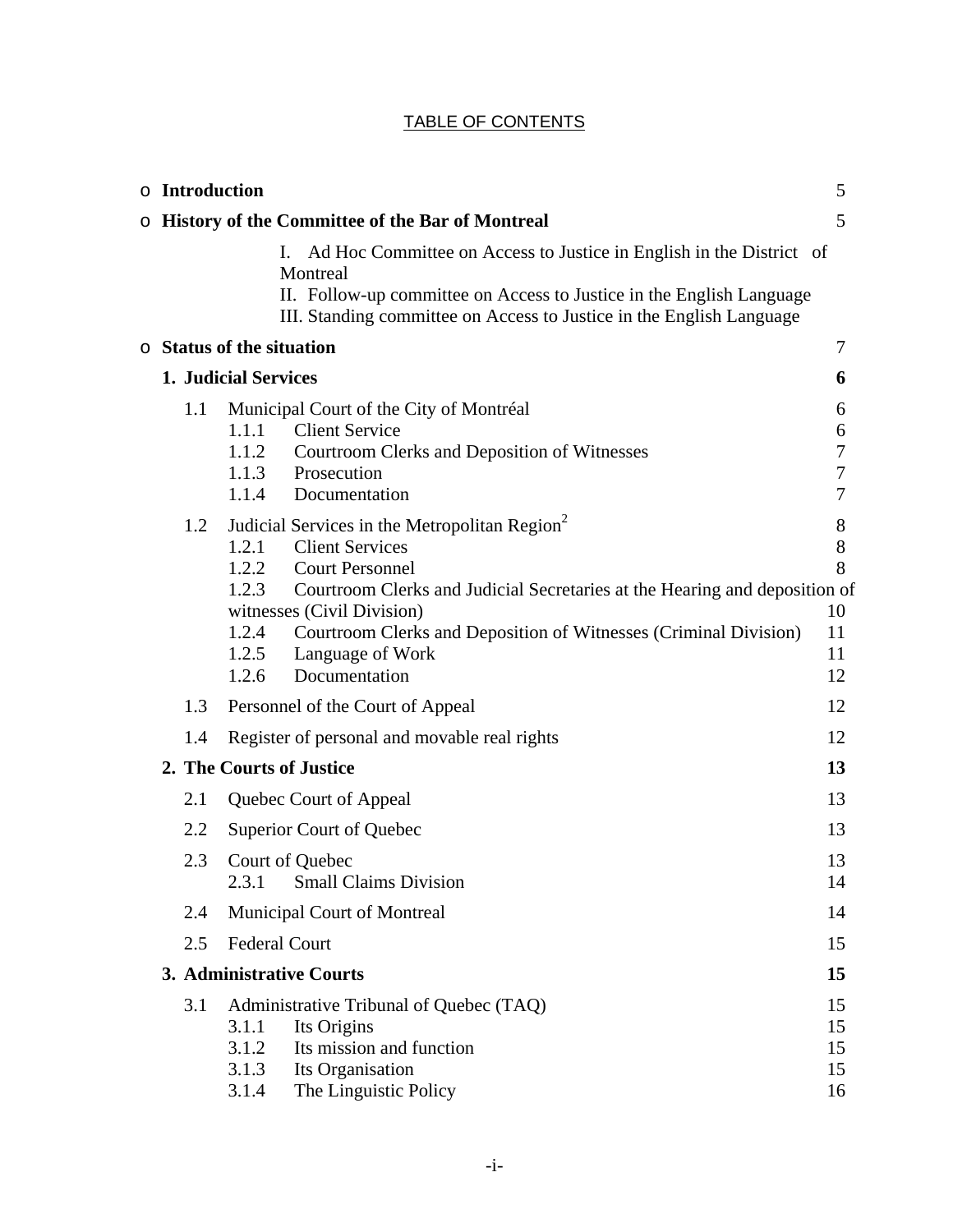|                     |                    | 3.1.4.1                          | The Language utilized in recourses and proceedings              | 16 |
|---------------------|--------------------|----------------------------------|-----------------------------------------------------------------|----|
|                     |                    | 3.1.4.2                          | The Language of Communication with the Public                   | 17 |
|                     |                    | 3.1.4.3                          | Rules of Procedure, Directives and Communications               | 17 |
|                     |                    | 3.1.4.4                          | <b>Other Considerations</b>                                     | 17 |
| 3.2                 |                    |                                  | Commission des lésions professionnelles (CLP)                   | 18 |
|                     | 3.2.1              | Its Mission                      |                                                                 | 18 |
|                     | 3.2.2              | Its Management                   |                                                                 | 18 |
|                     | 3.2.3              |                                  | <b>Linguistic Policy</b>                                        | 18 |
|                     |                    |                                  | 3.2.3.1 Generalities                                            | 18 |
|                     |                    | 3.2.3.2                          | The language used in the affairs of which the CLP is seized and |    |
|                     |                    |                                  | in the procedures that flow therefrom.                          | 19 |
|                     |                    | 3.2.3.3                          | The Language of the administration                              | 19 |
|                     | 3.2.4              |                                  | Documents of a Regulatory Nature                                | 20 |
|                     |                    | 3.2.4.1                          | Rules of evidence, procedure and practice                       | 20 |
|                     |                    | 3.2.4.2                          | Code of Ethics of Assessors and Conciliators                    | 20 |
|                     |                    |                                  | 3.2.4.3 Decrees for Nomination of Members                       | 20 |
|                     | 3.2.5              |                                  | Commissioners and Personnel Knowledge of English                | 20 |
|                     | 3.2.6              | Complaints                       |                                                                 | 21 |
|                     | 3.2.7              |                                  | Decisions of Interest in Matters of Language                    | 21 |
| 3.3                 |                    | The Other Courts                 |                                                                 | 21 |
|                     |                    | 4. Quebec Board of Notaries      |                                                                 | 22 |
|                     | 5. Bar of Montreal |                                  |                                                                 | 23 |
| <b>O</b> Conclusion |                    |                                  |                                                                 | 25 |
|                     |                    | <b>O</b> Importance of the Issue |                                                                 | 25 |
|                     |                    |                                  |                                                                 |    |
|                     |                    |                                  |                                                                 |    |

| <b>SCHEDULE A:</b> | Extract of the Minutes of a meeting held on September 18, 1996                                                       | 26 |
|--------------------|----------------------------------------------------------------------------------------------------------------------|----|
| <b>SCHEDULE B:</b> | Conclusions and summary of the recommendations of the Follow-up<br>Committee (extract of the report of May 15, 1998) | 31 |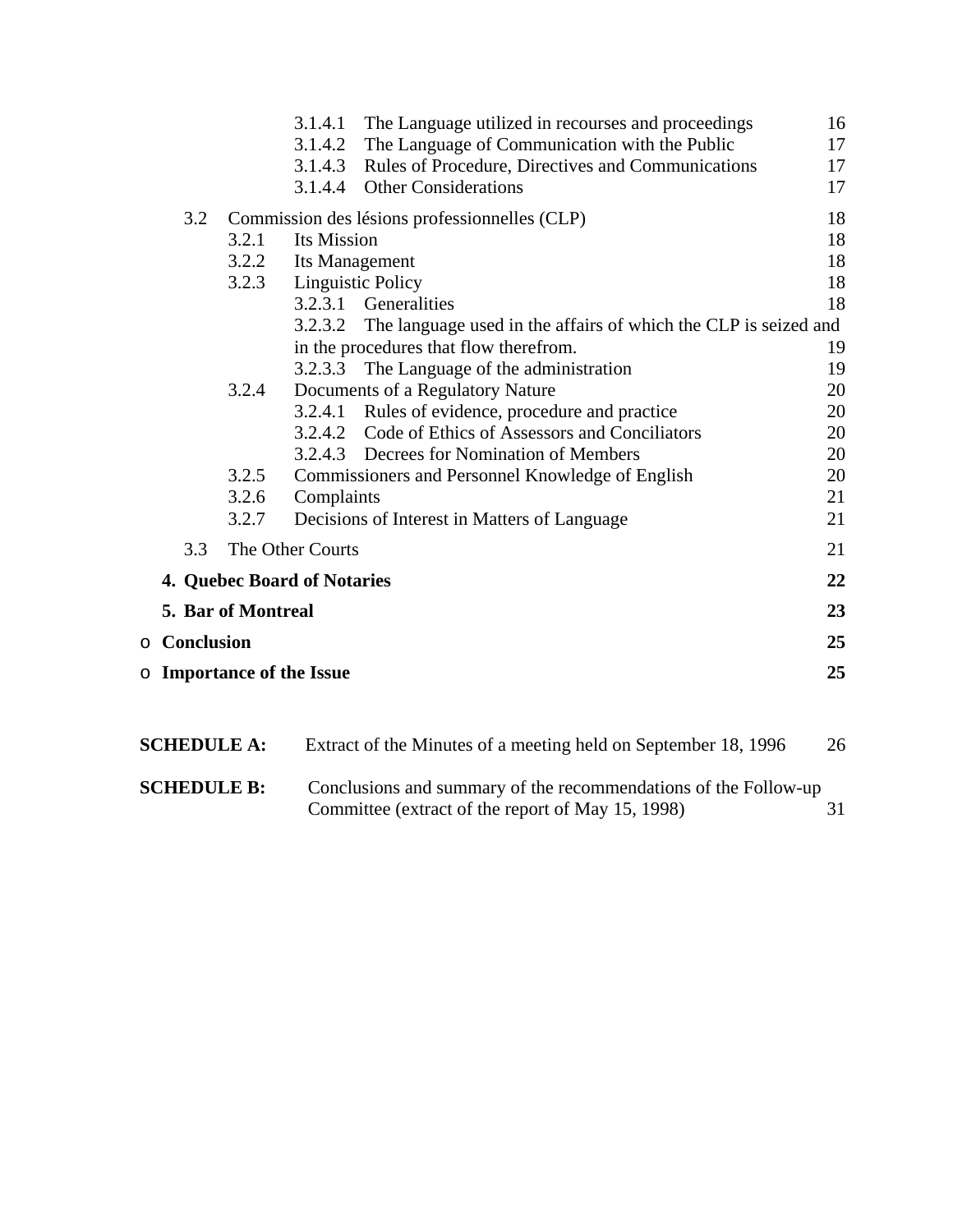#### o **Introduction**

The present Report has been prepared by members of the "Standing Committee on Access to Justice in the English Language of the Bar of Montreal" (the "Standing Committee"). Its purpose is to present a finding as to the status of services offered in the English language in the Judicial District of Montreal, being the territory of the Bar of Montreal.

A history of the Bar of Montreal's approach on this subject is presented first. This is followed by a determination of the status of the situation relative to judicial services and the Courts of Justice, cooperation with the Quebec Board of Notaries and the role of the Bar of Montreal.

The Standing Committee sincerely thanks all those who assisted and actively collaborated in the review and revision of this Report, and, more particularly, the permanent staff of the Bar of Montreal.

# o **History of this Committee of the Bar of Montreal**

The Standing Committee of the Bar of Montreal, whose task has been to inquire into the linguistic situation in the administration and access to justice in the English language developed in three stages.

#### i. Ad Hoc Committee on Access to Justice in English in the District of Montreal

On January 10, 1994, at a Special Meeting of the Council of the Bar of Montreal, (hereinafter the "Council"), under the chairmanship of bâtonnier, Casper M. Bloom, Q.C., a Resolution was adopted to create an Ad Hoc Committee on Access to Justice in English in the District of Montreal. This Committee consisted of the following persons: the Honourable Alan B. Gold, President, Mes Bernard Amyot, J. Arclen Blakely, Q.C., Paul P. Carrière and Pierrette Rayle.

It was agreed that the administration and access to justice in both the English and French languages has always been guaranteed in the District of Montreal. The mandate of the Standing Committee consisted of four elements:

A. To study the problems of access to justice in relation to the insufficiency or lack of services in the English language and report on this question;

B. To describe the particular problems relative to the insufficiency or absence of services in the English language;

C. To evaluate the gravity of the impact of these problems on the judicial system and the administration of justice in the District of Montreal;

D. To propose remedies or reforms, if necessary.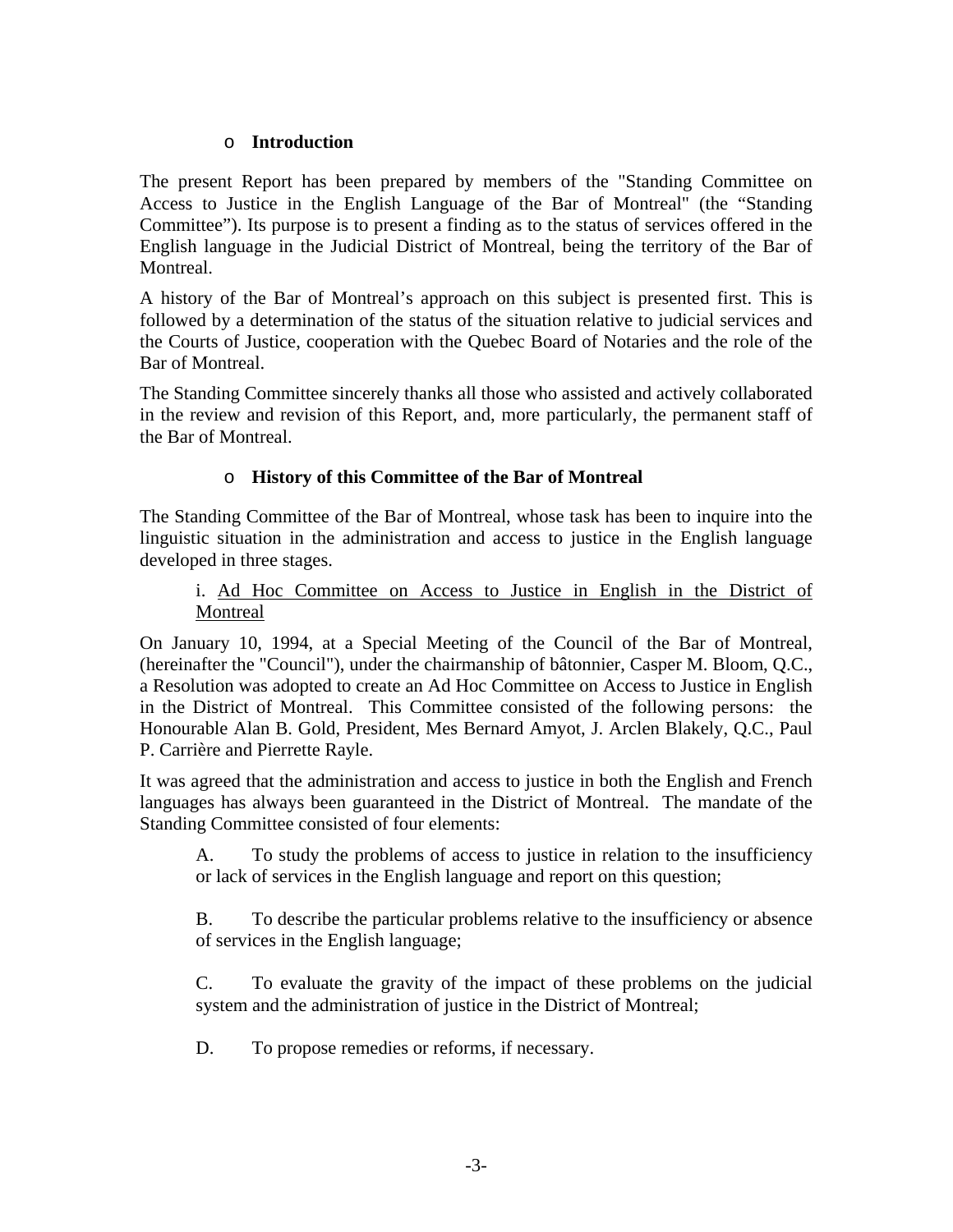On March 31, 1995, the Committee submitted its Report to bâtonnier Jean-Jacques Gagnon. Forty-four (44) recommendations were formulated in this document, referred to as the "Gold Report", named after the President of the Ad Hoc Committee.

#### ii. Follow-up Committee on Access to Justice in the English Language

Upon recommendation of the Special Committee of the Council mandated to study the recommendations of the Gold Report, and after consultation with different liaison committees, at its September 18, 1996, meeting, under the chairmanship of bâtonnier Richard J. McConomy, the Council adopted a Resolution inviting the appropriate bodies to implement thirty-seven (37) of the forty-four (44) recommendations of the Gold Report. (These recommendations are annexed hereto as Schedule A)

During the January 15, 1997, meeting of Council, it was resolved to create a follow-up committee on Access to Justice in the English Language, (hereinafter referred to as the "Follow-up Committee"), which would follow up on the thirty-seven (37) recommendations of the Gold Report accepted by Council of the Bar of Montreal on September 18, 1996.

At its March 19, 1997, meeting, Council formed the Follow-up Committee and designated the following persons as members: Bâtonnier Pierre Sébastien, Q.C., Chairperson, Mes Catherine Duff-Caron, Allan R. Hilton, Michel A. Pinsonnault and Alan M. Stein. The Committee took into consideration, among others, reports produced in reply to the Gold Report, namely, the October 10, 1995, report of the Committee on Access to Justice in the English Language of the Superior Court of Quebec, the report presented to the Administrative Committee of the Bar of Quebec, January 23, 1997, entitled, " Supply and Demand of Services in the English Language at the Bar of Quebec or the Respect of Linguistic Rights at the Bar of Quebec", and gathered and commented on any relevant information, as necessary.

On May 15, 1998, the Follow-Up Committee delivered its report to Bâtonnier Ronald Montcalm, Q,C., (hereinafter referred to as the, "Follow-up Committee Report"). (The recommendations of this Follow-up Committee are annexed hereto as Schedule B).

During the July 16, 1998, meeting, the Council's Special Committee on Access to Justice in the English Language, chaired by Me Lynne Kassie, after having studied the Follow-Up Committee Report, recommended that the Council create and form a Standing Committee on Access to Justice in the English language.

iii. Standing Committee on Access to Justice in the English Language

On the recommendation of this Special Committee, the Council, at its October 28, 1998, meeting, created the Standing Committee on Access to Justice in the English Language, (hereinafter referred to as the, "Standing Committee").

On February 24, 1999, Council named the Honourable Lawrence A. Poitras, Q.C. Chairperson and Me Casper M. Bloom, Q.C. members of the Standing Committee.

At its April 21, 1999, meeting, on the recommendation of the Honourable Lawrence A. Poitras, Q.C., the Council appointed the other members of the Standing Committee for 1999-2000, in addition to the Hon. Lawrence A. Poitras, Q.C. and Me Casper M. Bloom, Q.C., already named at the February 24, 1999, meeting. The 2006-2007 members are: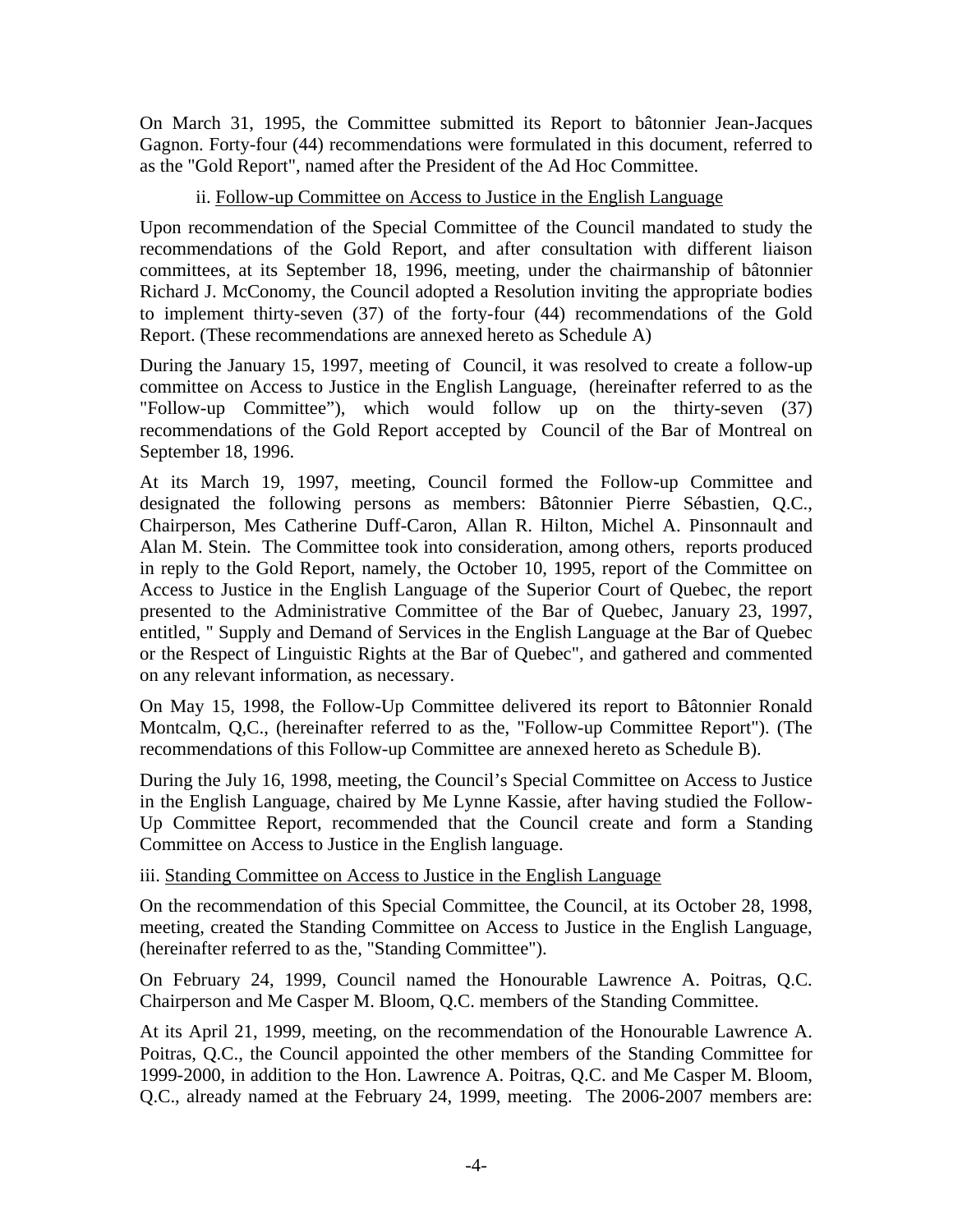Mes Casper M. Bloom, Q.C. and Gérald R. Tremblay, C.M., O.Q., Q,C, (Co-Chairpersons), Nancy Boillat, Leslie B. Erdle, Barry Landy, Doris Lévesque, Zavie Levine, Michael D. Levinson, Anne-Marie Morel, the Honourable Lawrence A. Poitras, Q.C., Isabel J. Schurman, Cathie St-Germain, the Honourable Antonio Discepola, Judge, Montreal Municipal Court, the Honourable Robert Mongeon, J.S.C., J.J. Michel Robert, C.J.C.A. the Honourable Joel Silcoff, J.S.C., Juanita Westmoreland-Traoré, J.C.Q. and Madame le bâtonnier, Me Julie Latour.

The first meeting of the Standing Committee, under the Chair of the Honourable Lawrence A. Poitras, Q.C. , was held on September 15, 1999.

Basically, the mission of the Standing Committee is to ensure access to Justice in the English language for all persons who have such right before all judicial, quasi judicial or administrative bodies that hold hearings in the territory served by the Bar of Montreal. In fact, the Standing Committee expanded its jurisdiction to all situations which could prejudice access to justice in the English language, regardless of whether or not they were contemplated in the recommendations of the Follow-up Committee or the previous Gold Report.

In this respect, the Standing Committee was directed to examine all of the factual and legal situations which could affect or promote such access so as to preserve the rights of individuals and ensure the cultural enrichment of the entire Quebec population, through the maintenance of an efficient bilingual legal system at all applicable levels.

During 2002-2003, the Committee produced an overview of the steps taken since its creation so as to identify the existing problems and to make the necessary representations to the Minister of Justice of Quebec. A Report was produced and delivered to the Minister in February 2004.

Things have evolved since 2004, but there is still work to be done. For this reason, in 2006-2007, the Standing Committee decided to update the February, 2004, Report to continue its discussions with the Minister of Justice of Quebec and to inform those who have been inquiring for the past several years on the status of the situation with respect to access to justice in the English language in the Judicial District of Montreal.

#### o **Status of the Situation**

In March 2003, a first Status Report was prepared by making a synthesis based essentially on the Reports of the Standing Committee describing the factual situation of administrative and procedural steps relative to access to justice in the English language in the District of Montreal since April 8, 2002. These documents summarize meetings with the Directors of the Judicial Services and the Members of the Bench responsible for the different Judicial, Municipal and Administrative Courts. The relationships with the Quebec Board of Notaries and the role of the Bar of Montreal were also discussed.

The 2003 Report was delivered to the various courts and bodies mentioned therein for their comments, so as to ensure that the information contained therein was correct. The comments obtained permitted an updating of the Report.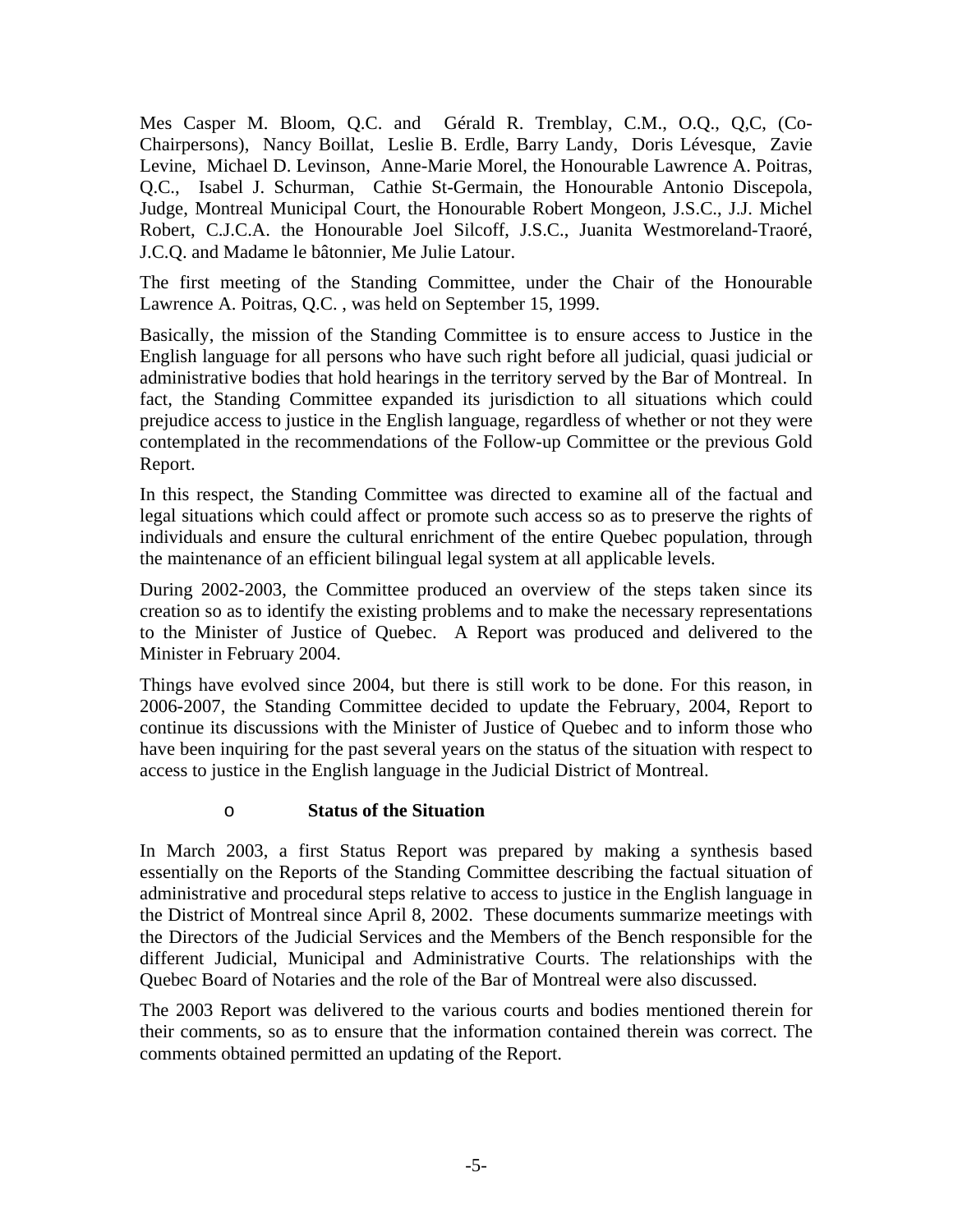<span id="page-6-0"></span>In November 2006, the Report addressing the status of the situation as of February 2004 was submitted again to the various courts and the bodies mentioned therein for their comments, and to verify the accuracy of the information contained in the Report.

# **1. Judicial Services**

# **1.1 Municipal Court of the City of Montréal[1](#page-6-1)**

The Municipal Court of the City of Montréal has undergone important changes since the merger of cities on the island of Montreal (Bill 170), and the re-constitution of certain municipalities (Bill 75). A new Court emerged from the re-grouping of the twenty-three (23) old Municipal Courts on January 1, 2002. The re-organisation took place during 2002 and the structure adopted by the Municipal Administration was put in place on January 1, 2003. The Municipal Court of the City of Montréal now has six (6) service centers in addition to its headquarters to serve Montreal's population. At the time of the merger, the Municipal Court was subject to *An Act respecting municipal courts* and, in judicial matters, to the authority of the Assistant Chief Justice of the Court of Quebec responsible for Municipal Courts, the Honourable Gilles Charest, and of the Chief Justice of the Municipal Court of the City of Montréal, the Honourable Pierre Mondor. As of January 1, 2006, following the re-constitution of 15 municipalities on the Island of Montreal, the Municipal Court is under the jurisdiction of the Agglomeration for which the City of Montreal is responsible. The Court exercises its jurisdiction in penal, criminal and civil matters for all of the municipalities of the Montreal Agglomeration.

# **1.1.1 Client Service**

Insofar as the management of penal and criminal services is concerned, there is no doubt that citizens are served in both languages. Citizens receive services in English or in French from customer services located at the service counters at Court as well as at call centers. In fact, several employees are of different ethnic origins and, frequently, citizens receive services in Créole, Vietnamese, Spanish, etc., in addition to the two official languages.

Certain factors have contributed to the re-balancing of the linguistic strengths and weaknesses of the client services at the Municipal Court, notably, the integration of employees of the old Municipal Courts (suburbs of the Island of Montreal), as well as the increasing importance of knowledge of spoken and written English in the job description of agents in customer service. Candidates who have experience in English and French are preferred at the time of hiring.

At the option of an individual, telephone service and information are offered in both languages.

<span id="page-6-1"></span> $\overline{a}$ <sup>1</sup> Updated from information contained in an October 2, 2003, letter from Me Suzanne Jalbert, Director of Legal Services of the City of Montreal addressed to Me Casper M. Bloom, Q.C. and updated by Me Yves Briand, Director of Penal and Criminal Affairs in January, 2007.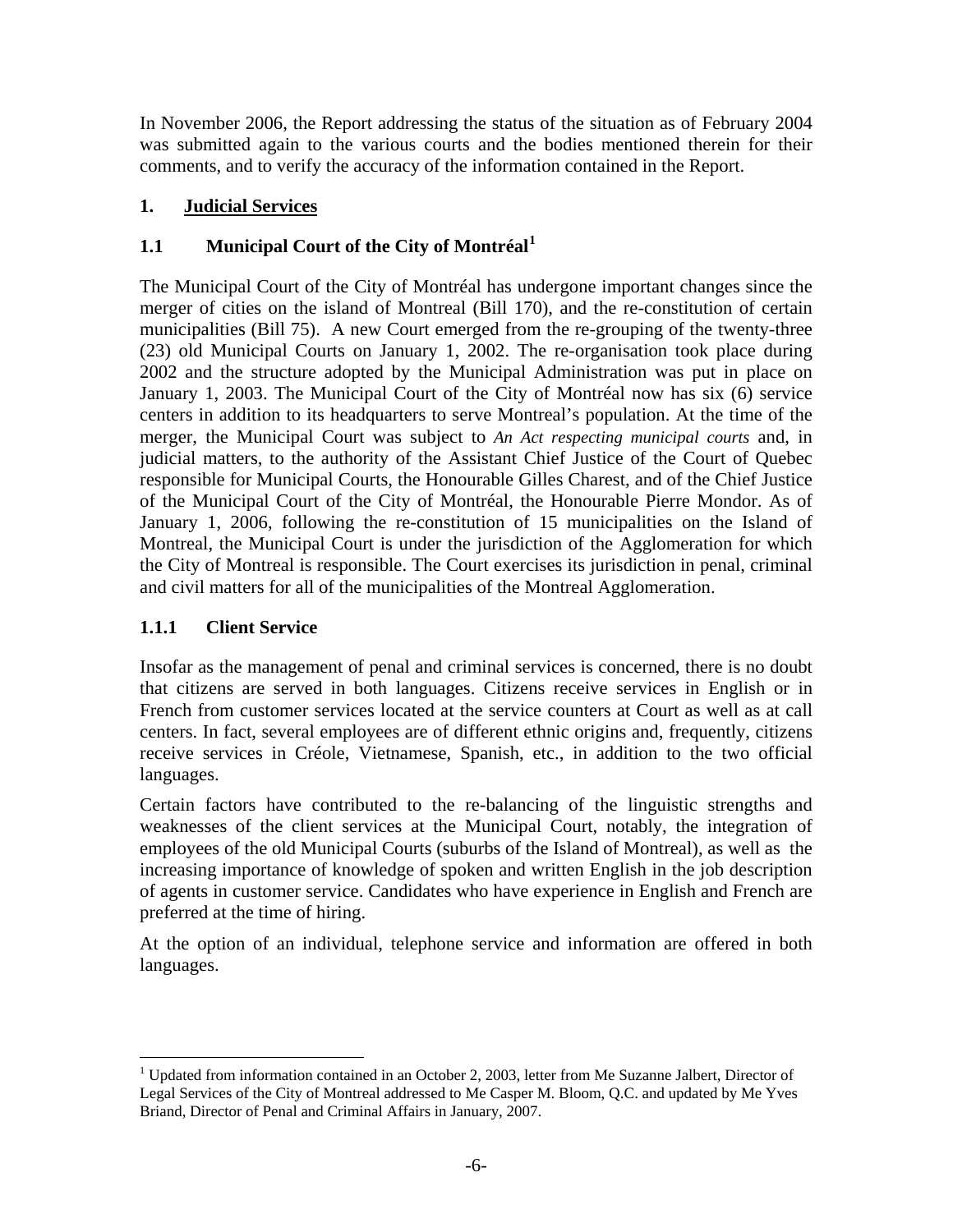# <span id="page-7-0"></span>**1.1.2 Courtroom Clerks and Deposition of Witnesses**

During its first verifications, the Standing Committee learned that the courtroom clerks at trials were, for the most part, unilingual French. Some of them were able to work in the English language and agreed to speak English when necessary to properly serve Defendants who wanted their trials to be conducted in English. The City advised that it could not require competence in the English language as a condition of employment under the *Charter of the French language*.

Over the past few years, courtroom clerks have offered English-speaking witnesses the right to take a solemn affirmation and to testify in English. However, the minutes of the hearings of the Municipal Court are generally drafted in French.

At the hiring of some twenty new trial clerks in 2003, based on equal ability, the employer granted preference to candidates possessing a knowledge of the English language. The level of bilingualism in this service has accordingly increased considerably, thereby permitting it to respond to clients' requests. Moreover, in the January 2007 hiring process for 10 new courtroom clerk positions, the candidates hired were required to pass an exam to demonstrate their general knowledge of the English language.

The Municipal Court complies with its constitutional obligations in ensuring the presence of qualified interpreters at all levels of the judicial process when required. A French-English interpreter is permanently present at the chief-place of the Court and always available for the hearings.

#### **1.1.3 Prosecution**

Attorneys acting as prosecutors in the Municipal Court of Montreal have a sufficient knowledge of the English language to accomplish their tasks adequately. Conscious of the changing demographics of Montreal society, Municipal Court management has made efforts to reflect these changes in the hiring of new attorneys. Thus, each candidate's knowledge of the English language is verified and taken into consideration in the selection process. This process is followed for each hiring and is presently reflected in the level of bilingualism in the team of prosecutors.

Prosecutors have access to a refresher course allowing them to obtain a financial contribution from the Ville de Montreal for the payment of school fees for various courses related to their employment. Learning English is included in this program.

#### **1.1.4 Documentation**

All Municipal Court forms for Defendants and/or alleged violators in penal and criminal matters are bilingual. These forms also include copies of Motions in Revocation of Judgment and for Reduction of Court Costs, as well as necessary documents for the conclusion of payment agreements by way of installments and for doing compensatory work.

Correspondence is sent in French or in English according to the language used by citizens when communicating with the Court.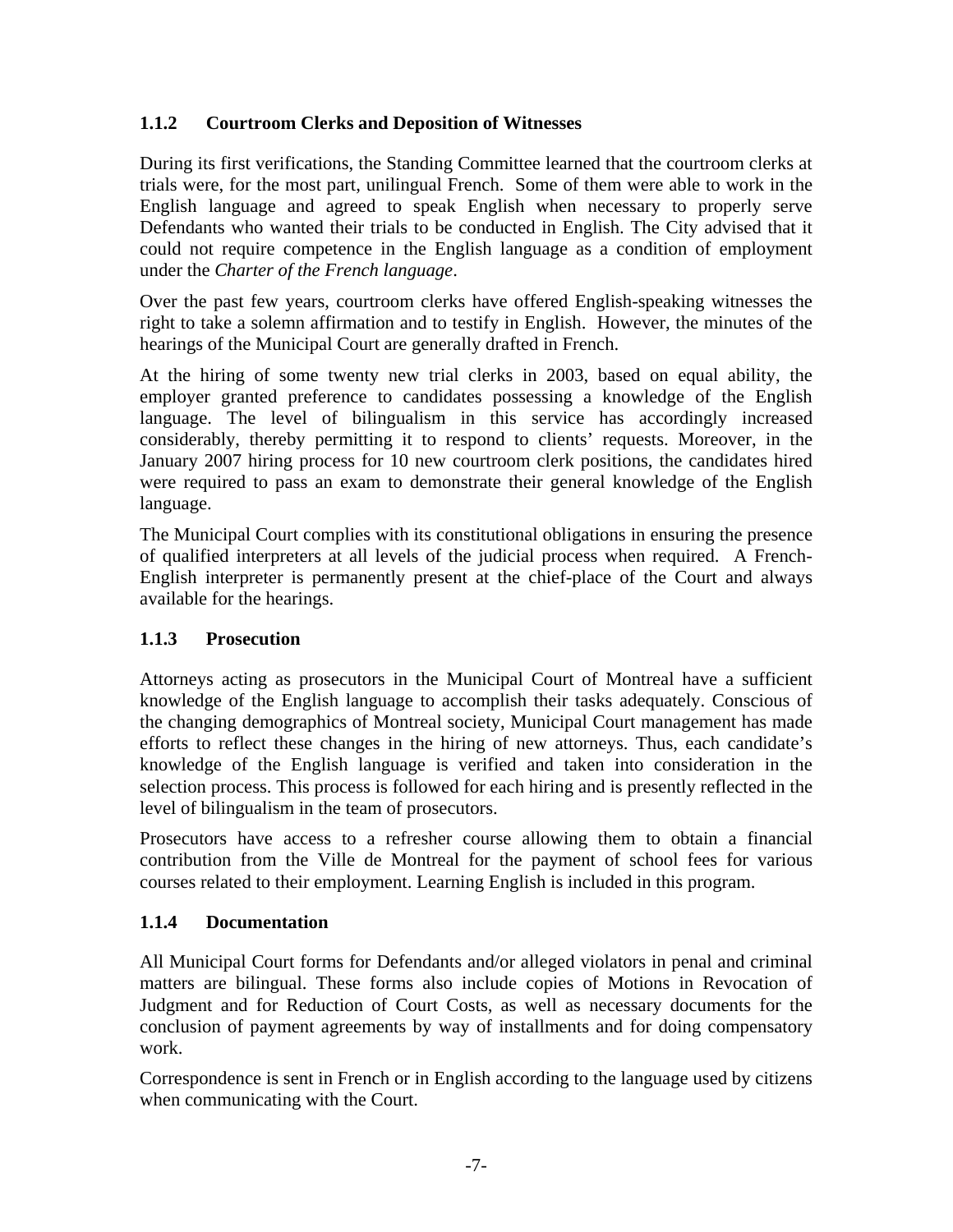<span id="page-8-0"></span>For the territory of Montreal infraction notices used for parking purposes are bilingual. However those used for traffic infractions include an English copy.

All official Municipal Court communications, such as information folders, are updated annually and are distributed in both languages. The official website of the City of Montreal contains a heading for the Municipal Court and this site is accessible in both languages. The Municipal Court now has two entirely bilingual sites, namely, a site for payment of infractions and a site for obtaining dates for penal hearings.

# **1.2 Judicial Services in the Metropolitan Region[2](#page-8-1)**

# **1.2.1 Client Services**

In each of the Civil Services (Judgments, Commercial Division, Special Clerks, Small Claims, Civil Records, Rolls, Judicial Archives), there is English-speaking personnel able to reply at the counter or on the telephone.

The employees of the Clerk's Office of the Court of Appeal, for their part, are able to give information in both languages.

At Small Claims Court, if the Plaintiff wants to have his procedure in English the technician will ask him, if he isn't bilingual, to write down the details which he will retranscribe afterwards. Email of the Small Claims Division is available in English and in French.

In family matters and in non-contentious proceedings by default, judgments are rendered in the language of the file (that is to say the language of the introductory motion). Notwithstanding the statements of representatives of Judicial Services, the Standing Committee has been informed that the judgments in proceedings by default in civil matters are rendered in the language of the draftsperson, even if the draft of the judgment was submitted in the English language.

Notices of Hearing are only in French. In the Small Claims Division, if a request is made to the Master of the Rolls, the Notice will be sent in English. It is possible that unilingual French notices have been sent to the United States (in the same manner as procedures received from the United States or other provinces are generally unilingual English). At the Youth Court, the Notices of Hearing are available in French and in English for delinquency, protection and statutory matters.

# **1.2.2 Court Personnel**

 $\overline{a}$ 

# **1.2.2.1 Superior Court Judges' Secretaries**

Over the past several years, newly-appointed judges have worked in both languages and required bilingual secretaries. According to the Department of Justice, approximately 65% of Quebec Superior Court judges' secretaries are bilingual. Members of the Standing Committee question this statement as it conflicts with daily experience. In a

<span id="page-8-1"></span><sup>&</sup>lt;sup>2</sup> Updated from information contained in a document transmitted on April 26, 2006 by e-mail from Me Veronique Hivon to Me Casper M. Bloom, Q.C.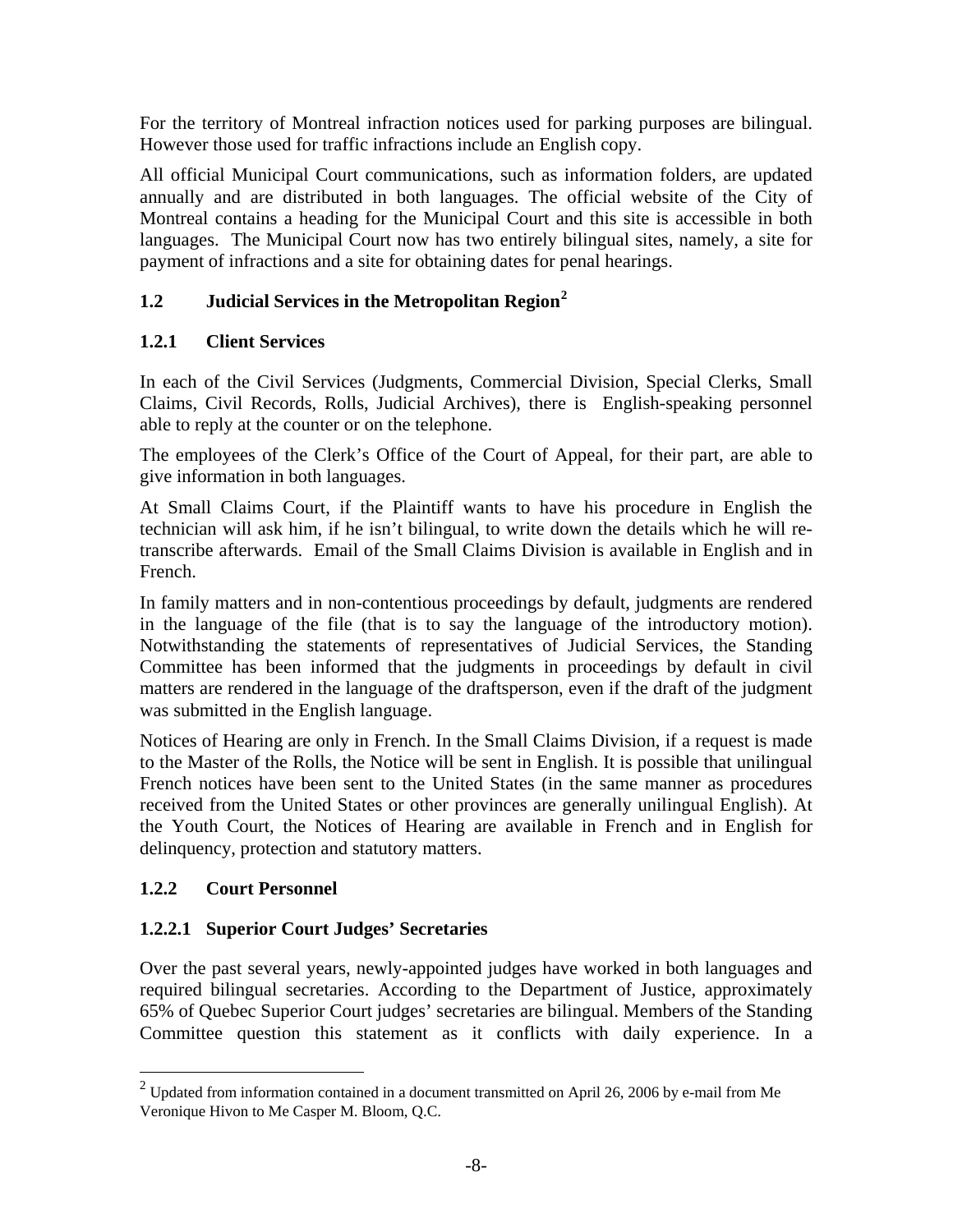November 14, 2006, letter addressed to the Co-Chairmen of the Standing Committee, the Chief Justice of the Superior Court, the Honourable François Rolland expressed the same reservations. He wrote: "In paragraph 1.2.2 of the Report, we would be surprised if 65% of the secretaries have a sufficient knowledge of spoken and written English. In this sense, they cannot be considered bilingual."

A protocol between the Superior Court and the Minister of Justice requires the presence of judges' secretaries in court as trial courtroom clerks. As one can see from the information contained in the preceding paragraph, the information concerning the level of bilingualism of secretaries is contradictory. Thus, problems surrounding the unilingualism of the clerks are now accentuated. It is necessary that relevant authorities be informed that, given that judges' secretaries are now acting as courtroom clerks, it is important that they be bilingual. Members of the Standing Committee are of the opinion that a trial cannot be properly conducted in English if the clerk does not understand the language. It is necessary that this problem be brought to the attention of the Minister of Justice.

The official hiring policies can be derogated from in the hiring of judges' secretaries by not applying official aptitude requirements. However, this could have the effect of favouring secretaries who master English.

Moreover, the management of Judicial Services submits that there is no budget linked exclusively to linguistic training, but, instead, a portion of its overall budget for training of Human Resources may be utilized to offer courses in English to Judges' secretaries. The amounts invested to this end will vary according to the various training needs discovered, whether in computerization, management or other matters.

# **1.2.2.2 Court of Quebec Judges' Secretaries**

At the Court of Quebec, bilingualism is considered an asset rather than an obligation.

The majority of newly-appointed judges are bilingual. However, few judgments are rendered in English.

Secretaries who have been with the Court for a long time are familiar with legal terms. The English language is especially necessary in Small Claims files because secretaries must swear in the parties and witnesses, who often speak English.

According to the Minister of Justice, approximately 50% of the secretaries of the Court of Quebec, Civil Division, are bilingual. The Standing Committee has serious reservations as to this statement.

In the Criminal Division, judges require bilingualism where a secretary is replaced. However, in this Division, while few judgments are drafted, judges may communicate orally with English-speaking persons.

We add that the above noted derogation with respect to the hiring of Superior Court judges' secretaries, as well as the availability of English language courses also exists for Court of Quebec judges' secretaries.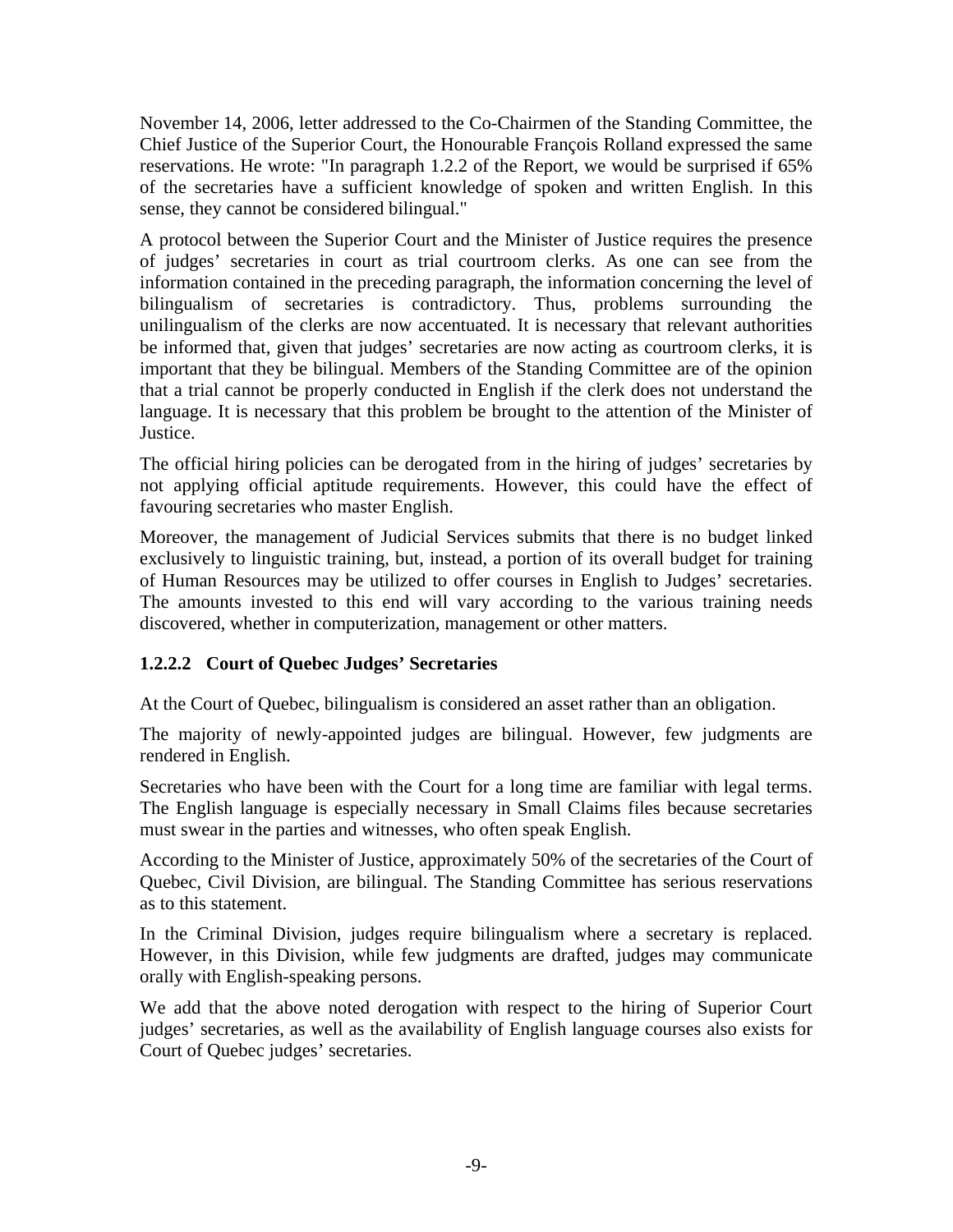# <span id="page-10-0"></span>**1.2.2.3 Courtroom Bailiffs of the Superior Court**

In autumn 2005, courtroom bailiffs received specific and general training on the use of different forms in both English and French, in the context of their courtroom functions. Even if a few among them experience difficulties with their English pronunciation, they may refer to the Superior Court Bailiff's Manual which contains adequate forms in both languages, including what to do, if necessary, in addressing English language witnesses.

Bilingualism, or at the very least, the possibility of expressing themselves adequately in English, is one of the criteria taken into account in recruiting new courtroom bailiffs. When they begin working, courtroom bailiffs receive a Courtroom Bailiff Manual as well as English and French forms for use in hearing rooms. A scenario for welcoming the witnesses in both languages is also set out. During the recruiting process, candidates have to reply to questions put in English, so as to verify their English pronunciation. At Superior Court, judges often require bailiffs to be perfectly bilingual or at least to understand witnesses when they express themselves in English. Bilingual bailiffs will be provided where required.

# **1.2.2.4 Courtroom Bailiffs of the Court of Quebec**

Some courtroom bailiffs are bilingual. However, to date, no judge of the Court of Quebec has required that a courtroom bailiff be bilingual. In fact, bilingualism is not a hiring criterion. In autumn 2005, all the bailiffs received the same training as those of the Superior Court, adapted, however, to the needs of the Court of Quebec.

#### **1.2.3 Courtroom Clerks and Judicial Secretaries at the Hearing and deposition of witnesses (Civil Division)**

#### **1.2.3.1 Swearing in of Witnesses**

A trial clerk or judicial secretary asks the witness if he or she wishes to be sworn in English or French and swears the witness in according to the expressed preference. The clerk then asks the witness to identify himself or herself: name, age and address and then addresses the person in English if this has been the choice.

Training courses are given systematically every year to all new clerks.

#### **1.2.3.2 Minutes**

In general, the minutes of a hearing before the Superior Court are drafted in French unless the Judge gives special instructions to do so in English.

The parties to the proceeding and the title of the proceeding are written in the minutes in English, if the proceeding is already drafted in English. Verbal amendments and admissions are noted in English in the minutes if dictated in English. The clerk requests attorneys to verify the dictated text and to affix their initials

If the trial is in English the identification of exhibits is in English, where the attorney has so identified the exhibits.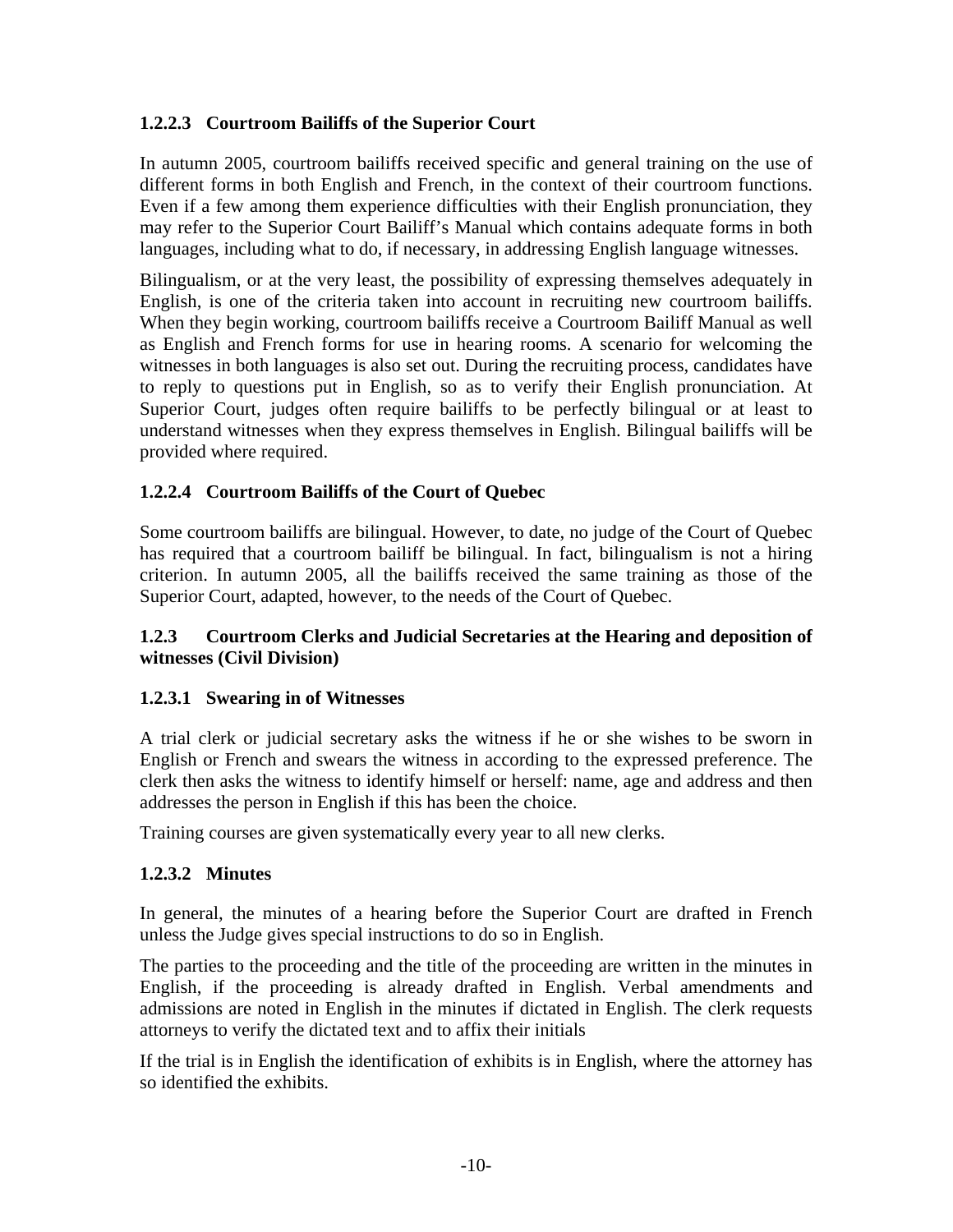<span id="page-11-0"></span>When a judgment is rendered from the bench in English, the Clerk writes the judgment in English and the judge re-reads it and signs it, in the same manner as if rendered in French.

# **1.2.4 Courtroom Clerks and Deposition of Witnesses (Criminal Division)**

Management of Metropolitan Region Services has not hired permanent clerks for some time. Taking into account departures due to retirement, it is fair to predict that within the next few years the trial support service at the Montreal Courthouse will consist solely of temporary personnel.

In the Criminal Division of the Court of Quebec, knowledge of English is verified at the time of hiring of temporary clerks in light of the clientele that they will be serving. The employer, however, picks from a pool of candidates and sometimes the urgency of the situation and the procurement process has an impact on the employer's selection.

Generally, the majority of the current personnel manage in English and the services are offered in both languages as well as can be expected.

As to the assertion that the clerk informs the witness of his or her right to testify in English or in French, such practice is not applied in criminal matters. When witnesses are summoned by the Crown the latter specifies if the witness will testify in English or in French, with the assistance of an interpreter, if necessary.

In criminal matters, the costs of interpreters are borne by the Minister of Justice. In civil matters, it is the party who requires them who bears the cost.

# **1.2.4.1 The Minutes**

All minutes are drafted in French. Copies of the originals may be sent to the United States. The computerized minutes are also drafted in French. When a person must transmit information to another country, he must request the translation of the document.

In the Youth Division of the Court of Quebec, in Montreal, counter personnel are able to respond in English to customers as are courtroom clerks. A good knowledge of English is an added advantage for the clerks at the time of hiring, although it is not a requirement that they be bilingual.

Members of the Standing Committee are of the opinion that trial minutes should be available in English for English-speaking individuals. It appears that if the Judge so orders, a translation will be made at the government's expense. In criminal matters, English-speaking individuals have a right to obtain the translation of all relevant documents.

# **1.2.5 Language of Work**

Generally, the courtroom clerk only communicates with the parties or the witnesses at the swearing in, identification and indemnification of witnesses and respecting questions of accessibility to the minutes following judgments rendered from the bench.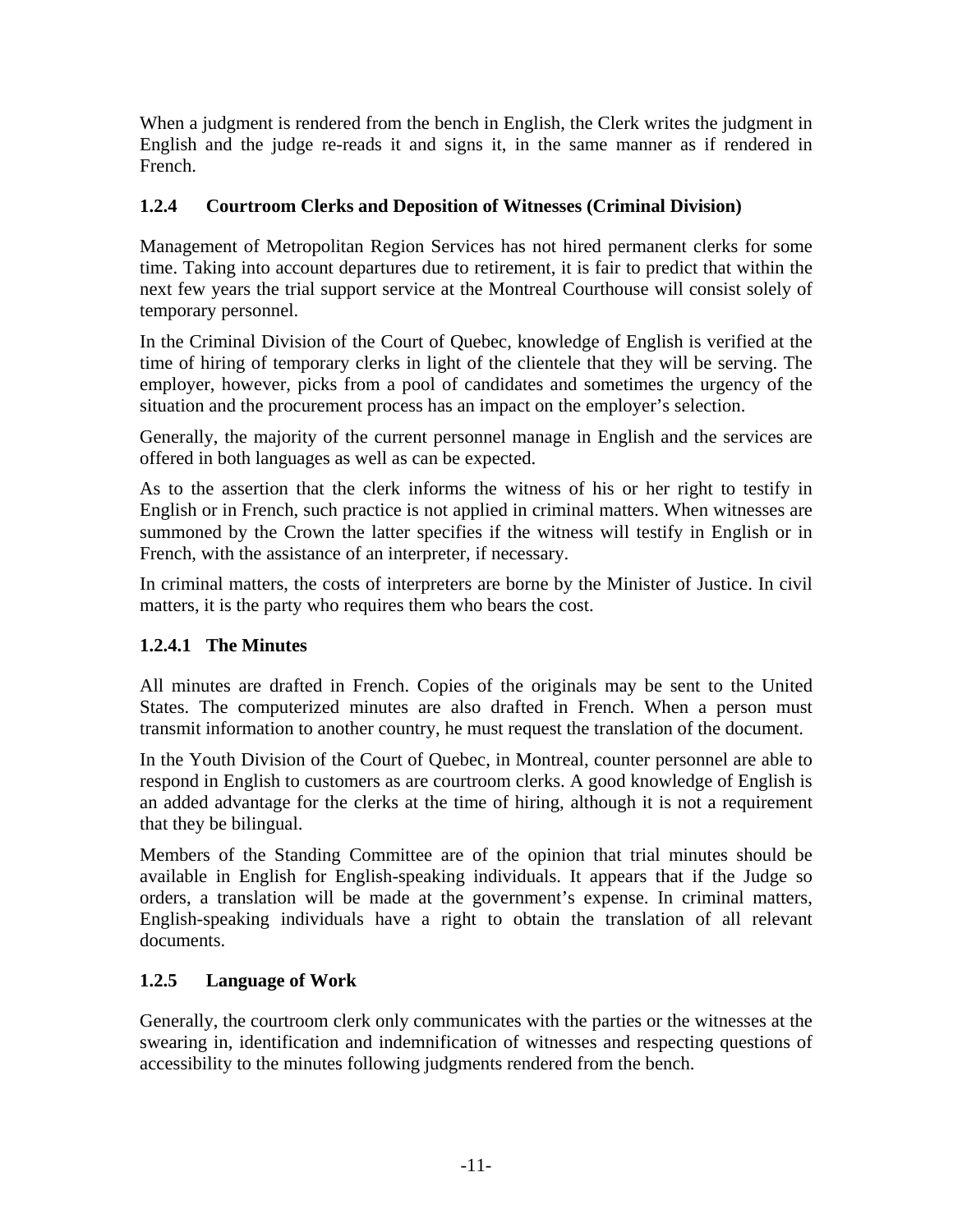<span id="page-12-0"></span>The present personnel hired as judicial secretaries or courtroom clerks are sufficiently functional in the English language to fulfill the different tasks related to their office.

More particularly, four (4) of the judicial secretaries are perfectly bilingual. On the other hand, of a total of fifty temporary courtroom clerks, the majority can get along in both languages and only a few experience certain difficulties in drafting in English. In these cases, the coordinator of the Service affords them a more supportive supervision.

On the other hand, when a trial proceeds only in English and there is a request for a perfectly bilingual clerk, the coordinator makes a change in personnel, where necessary.

Generally the understanding of the second language and the capacity to draft in English are verified without constituting a hiring requirement. On the other hand, certain situations may exist, in English or in French, where, due to the complexity of the trial, it is necessary to have more experienced personnel. In such cases, personnel are chosen accordingly.

In the context of the training and development of its personnel, Judicial Services management of the Metropolitan area has an annual budget for English language training courses for its clerks as well as for its management staff.

# **1.2.6 Documentation**

Certain forms are available in English: *Safeguard Order, Consent to Psychosocial Evaluation, Order for Psychosocial Evaluation, Order of Communication of Records*, as well as computerized divorce and separation judgments. Since 2004, certificates of divorce are automatically drafted in the language of the judgment. Until 2004, such certificates were only drafted in English by request. With respect to a subpoena, it is the responsibility of the attorney or the party who sends it.

# **1.3 Personnel of the Court of Appeal**

Court of Appeal personnel have access to English language courses and several have taken advantage of this opportunity, which is, however, on a voluntary basis. As he has the management of his budget, the Chief Justice of Quebec has made English language training a priority of the Court.

# **1.4 Register of personal and movable real rights**

There does not seem to have been any follow-up on the January 1998 request by the Follow-Up Committee for the translation of forms as well as the development of a guide for the utilization of forms relative to the Register of Personal and Movable Real Rights ("RDPRM"). Moreover, the information contained on the internet site of the RDPRM as well as the consultation procedure are not available in English. The RDPRM does offer, however, the possibility of downloading the English version of information documents which answer most-frequently-asked questions and invites citizens to call the Client Services Department for service in English.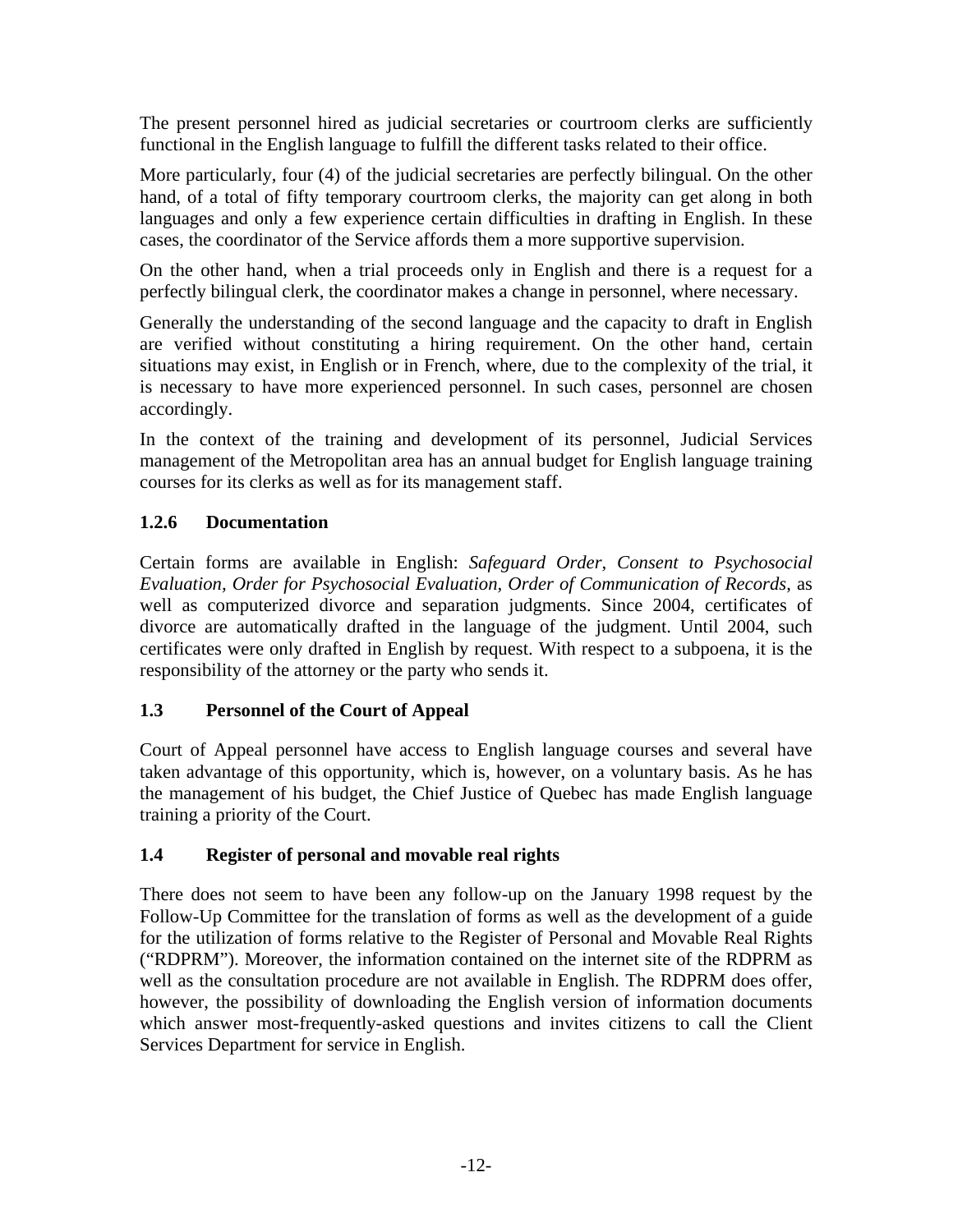# <span id="page-13-0"></span>**2. The Courts of Justice**

# **2.1 Quebec Court of Appeal** [3](#page-13-1)

All Court of Appeal judges are bilingual. Attorneys before the Court of Appeal are generally invited to express themselves in the language of their choice. Judgments are rendered in the language chosen by the judges. Nevertheless, a party can obtain a translation within a short delay and without cost.

The Court Rules are bilingual. Notices from the Chief Justice are also bilingual. Roles are in French, but they are easily understandable given the information therein.

Notwithstanding the Chief Justice's intentions in this regard, the Court of Appeal does not yet have a permanent translation service. Translation mandates must therefore be given to SOQUIJ (Société québécoise d'information juridique) to translate decisions of national importance or to other translators with a view to making the Court of Appeal website bilingual. Nevertheless, to avoid inconsistencies, the review of translations of Court decisions is required. Certain judges of the Court of Appeal are actually doing this work in addition to carrying their normal work load. It is important for the Court of Appeal to have an additional budget for hiring legal translators where necessary.

# **2.2 Superior Court of Quebec**

The Superior Court judges practising in the Appeal Division of Montreal are bilingual and have no difficulty hearing cases whether they are in French or in English.

It is this Court's custom to render judgments in the language of the losing party where possible. At the beginning of 2000, the Honourable Lyse Lemieux, when she was Chief Justice, implemented a system of assistants. English and French speaking judges are made available to assist their colleagues in the drafting of judgments in the other language. In this manner, parties have a better understanding of decisions susceptible of affecting them. Moreover, English courses are offered by the National Judicial Institute to judges named by the Federal Government.

Notices and directives emanating from the office of the Chief Justice or Associate Chief Justice are bilingual.

There is no problem of access to justice in the English language in the Commercial Division of the Superior Court. In fact, judges and, generally, the clerks and employees of the Clerk's office, are bilingual.

#### **2.3 Court of Quebec**

It appears that a good number of the attorneys appointed judges to the Court of Quebec (and this includes judges of the Civil, Criminal and Penal and Youth Divisions), are bilingual. On the other hand, the majority of judgments rendered in civil matters are

<span id="page-13-1"></span><sup>&</sup>lt;sup>3</sup> Updated from information contained in the December 19, 2006 letter of the Honourable J.J. Michel Robert, Chief Justice of Quebec, addressed to Me Casper M. Bloom, Q.C. and Me Gerald R. Tremblay, C.M., O.Q,, Q.C.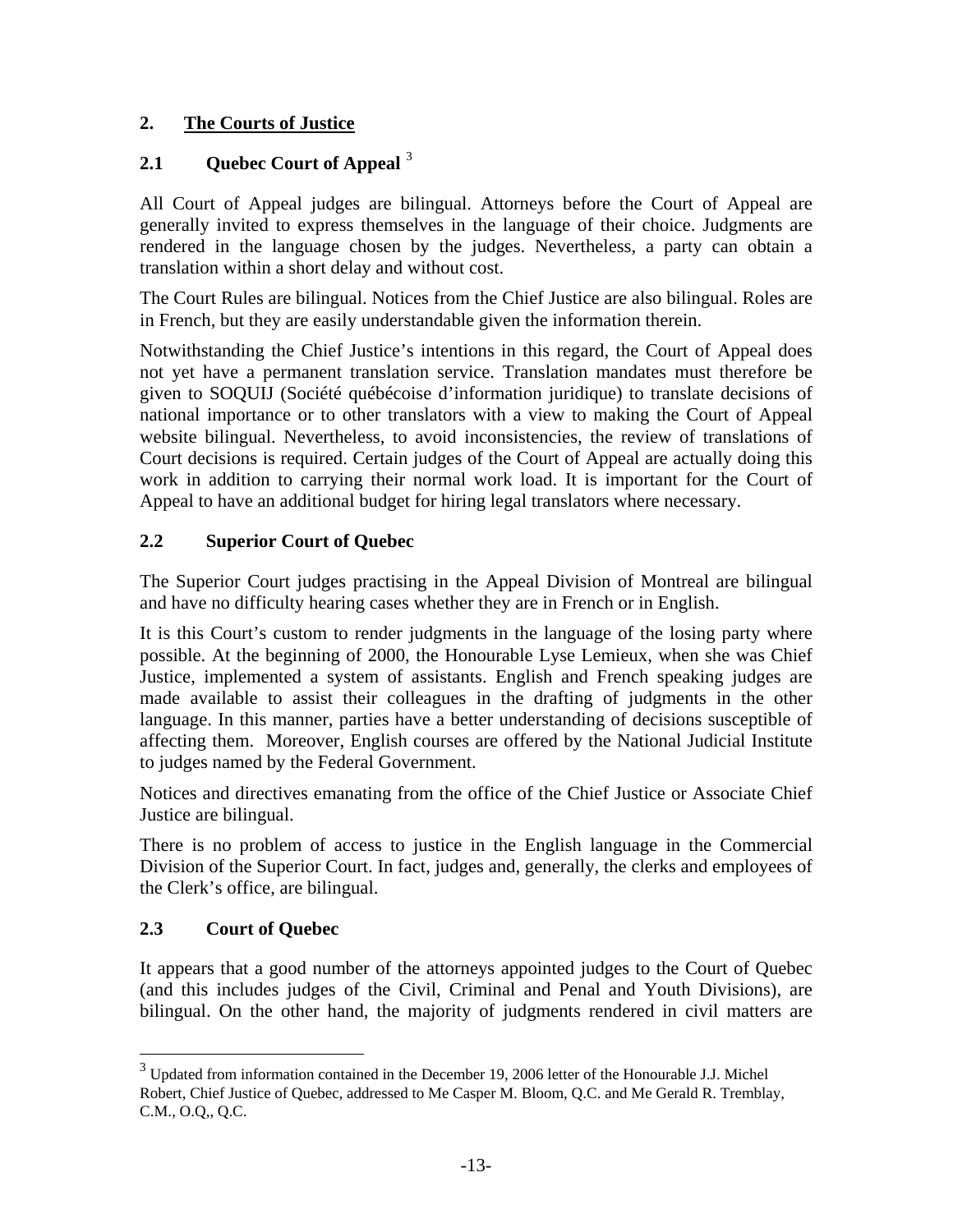<span id="page-14-0"></span>drafted in French. In effect, few judges render their judgments in the language of the losing party where that party is English-speaking. The situation is different in the Criminal Division where the judges very often render their judgments orally in English if that is the language of the accused. In certain cases, they have recourse to the services of interpreters.

Contrary to judges appointed by the Federal Government, the Government of Quebec does not pay for English-language courses for the judges that it appoints. On the other hand, up until very recently, the judges have had access to English-language courses offered through the Office of the Commissioner for Federal Judicial Affairs, financed, in part, by the Québec Judicial Council and the Federal Government. This practise however could come to an end on March 31, 2007, if the Federal Government does not provide adequate financing for this purpose.

A good number of secretaries can carry out their work in English, if required. Moreover, notices coming from the Associate Coordinating Judge of the Civil Division of Montreal are drafted in both languages.

Moreover, notices of postings calling for applications for the position of Judge are now published in both official languages.

Equally, in certain regions, such as Greater Montreal, the posted notice for candidates, specifies that attorneys seeking the posts must be proficient in both languages.

Moreover, the Court of Quebec has concluded an agreement with SOQUIJ concerning the translation of certain judgments of interest rendered by judges of the Court. Under this agreement, SOQUIJ has undertaken to translate a certain number of judgments rendered in civil, youth and criminal matters each year. These texts are available in English throughout Quebec, Canada and elsewhere in the world via the internet. Since the signature of the agreement, twelve judgments of particular interest have been translated and rendered accessible, while nine are actually in the process of translation.

A document, entitled *Being a Judge in the Court of Quebec*, has been prepared for English-language citizens.

# **2.3.1 Small Claims Division**

With respect to the Small Claims Division, the Legal Consultation service, offered by the Young Bar Association of Montreal and the Bar of Montreal provides a source of information on the use of language before the Court. In fact, the language of the procedure is that of the person who initiates the judicial process. This situation can, however, lead to Defendants being condemned by default. On the other hand, motions are drafted in English by Clerk's Office employees and so presented to the Judge.

# **2.4 Municipal Court of Montreal**

The great majority of its judges are at ease in both languages. In practice, the knowledge of English is a condition precedent to the appointment of a Municipal Court judge. Moreover, judges who request it are encouraged to participate in language courses given under the auspices of the National Judicial Institute. Although the use of the English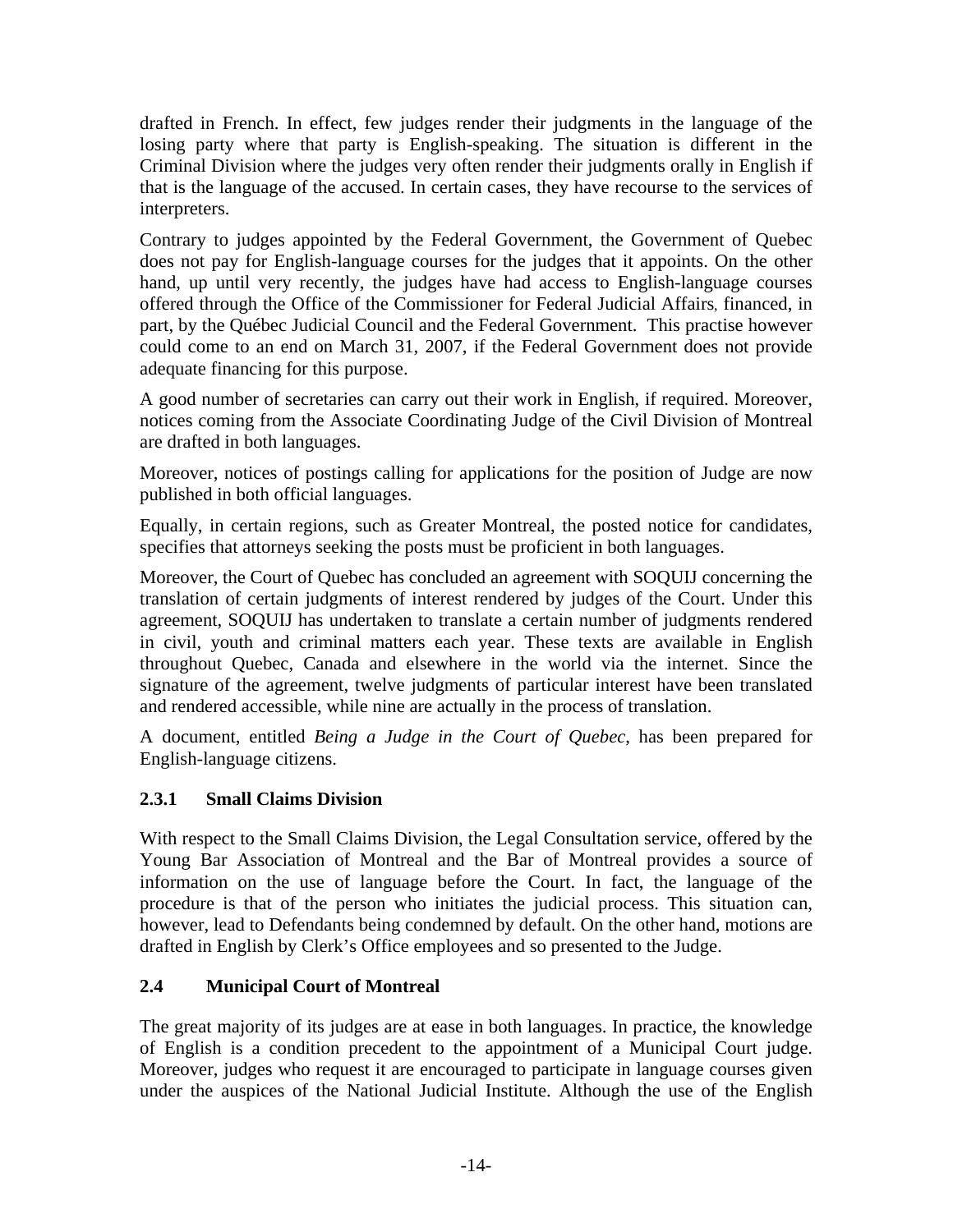<span id="page-15-0"></span>language is not always perfect, judges of this Court make it their duty to render judgments in the language of the Defendants.

# **2.5 Federal Court**

There is no problem of access to Justice in the English language. On the contrary, some judges cannot preside over a trial in French.

# **3. Administrative Courts**

# **3.1 Administrative Tribunal of Quebec (TAQ)**

# **3.1.1 Its Origins**

The Administrative Tribunal of Quebec (TAQ) was created by *An Act respecting administrative Justice* enacted by the National Assembly on December 13, 1996, and has been functioning since April 1, 1998.

At the outset, the TAQ integrated five administrative courts. It replaced the Commission des affaires sociales, the Commission d'examen des troubles mentaux), the Bureau de revision en immigration, the Bureau de revision de l'évaluation foncière as well as the Tribunal d'appel en matière de protection du territoire agricole. It also assumed certain jurisdictions previously in the jurisdiction of the Court of Quebec.

It also exercises a host of new jurisdictions divided between different sections of the Court, and, in particular, with respect to economic matters.

#### **3.1.2 Its mission and function**

The TAQ's function, in matters within its jurisdiction as set out in *An Act respecting administrative Justice*, is to rule on recourses against decisions rendered by the Public Administration (Ministries, Boards, Commissions, Municipalities) and to set indemnities in expropriation cases. It also acts as a review board for the Commission d'examen des troubles mentaux. More precisely, it is the forum where the citizen will exercise his or her rights against any decision made by the Public Administration or where his or her freedom is restricted as a result of a mental health problem.

#### **3.1.3 Its Organisation**

The TAQ is a unique institution in the realm of administrative justice. In effect, more than one hundred types of administrative decisions are susceptible of forming the object of a recourse before this tribunal, to such a degree that the examination of these recourses is assigned by the Act to the specialized divisions of the Court, that is, the social affairs section, the immovable property section, the territory and environment section and the economic affairs section.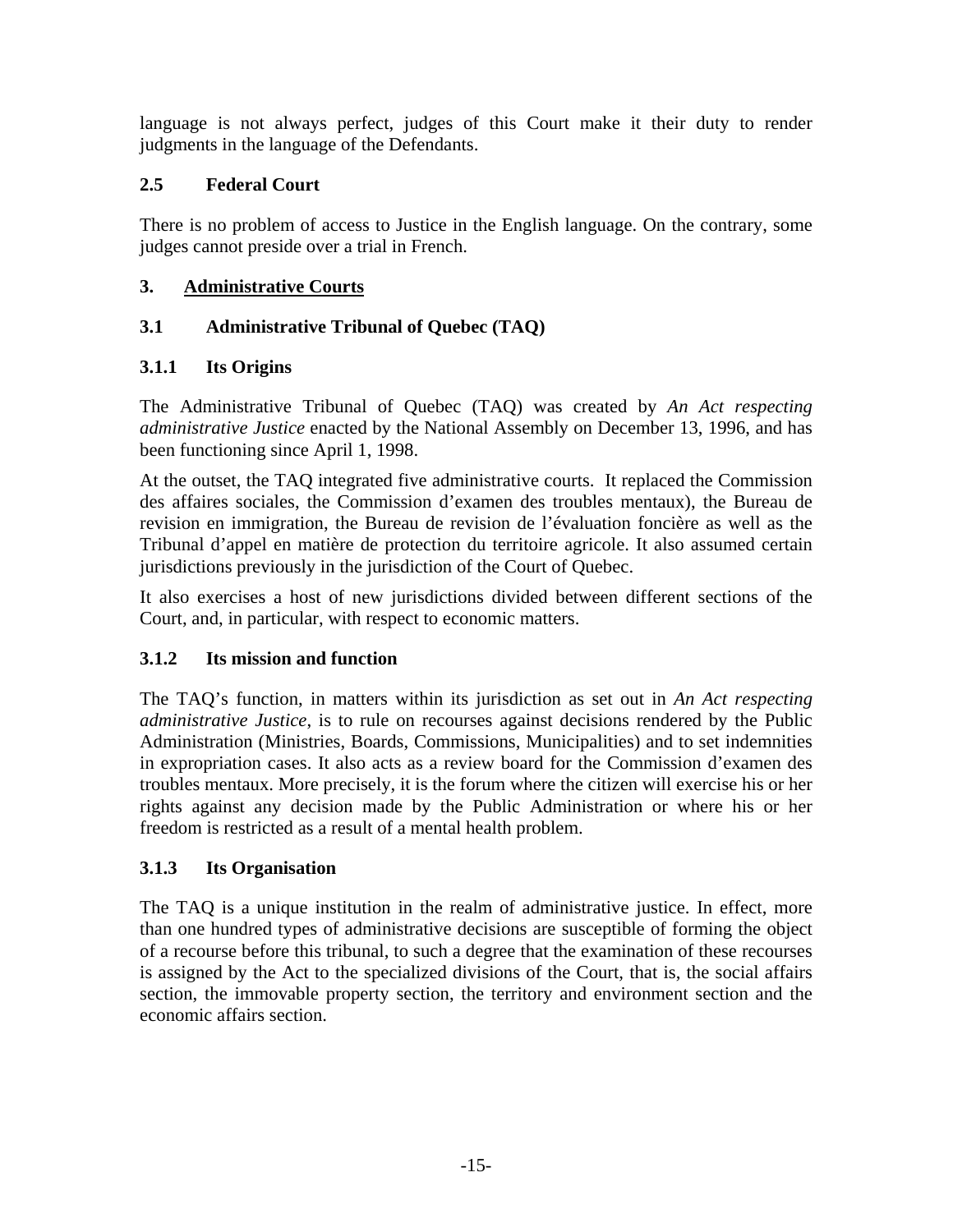<span id="page-16-0"></span>The TAQ has more than one hundred members named at the pleasure of the government. They exercise their functions as administrative judges. They hold hearings and render reasoned decisions.

They also act as conciliators and, as such, when the parties have reached an agreement which has been signed by one of the members, the agreement becomes executory as a Decision of the TAQ.

In support of its members, the TAQ has a Secretarial service with an office in Quebec and another in Montreal, as well as an operational and administrative support service grouped into five sectors under the authority of the President.

# **3.1.4 The Linguistic Policy**

The TAQ has adopted a policy to implement the application of the *Charter of the French language* in its activities, taking into account its mission and its particular characteristics. In several aspects, this policy reflects the rules already in effect at the TAQ in this matter.

# **3.1.4.1 The Language utilized in recourses and proceedings**

Every person before the TAQ may use French or English in all proceedings.

The TAQ makes available to all citizens an English version of the form "*Motion Introductive of Suit".* Where this Motion is completed in the English language, procedures have been put in place at the Secretariat so that all correspondence from the TAQ will be accompanied by an English translation. This is the case for notices of hearings, the back side of which also contain information related to the unfolding of the hearing.

A second form, *Subpoena* is available to the clientele in English and French.

At any stage of the proceedings, a party may ask that written communications be made in English.

During the hearing, a party or a witness before the TAQ may express himself or herself in English or in French. Most of the members can hold a hearing in English. However, it is up to the members assigned to hear a matter to evaluate, when they receive a given file, if their knowledge of English is sufficient to hear the matter. If this is not the case, they can request the Vice-Chairperson to replace them by members who have no difficulty holding hearings in English.

If parties cannot follow the proceedings because they do not understand or speak the language used, they are entitled to an interpreter at their cost. If this is the case, the hearing will be postponed and the parties re-convened at a new date. For files within the jurisdiction of the Commission d'examen des troubles mentaux such costs are borne by the TAQ.

All decisions rendered by the TAQ can be drafted in English or in French. Generally these are done in French. A decision may be translated at the request of a party, in which case the TAQ bears the costs.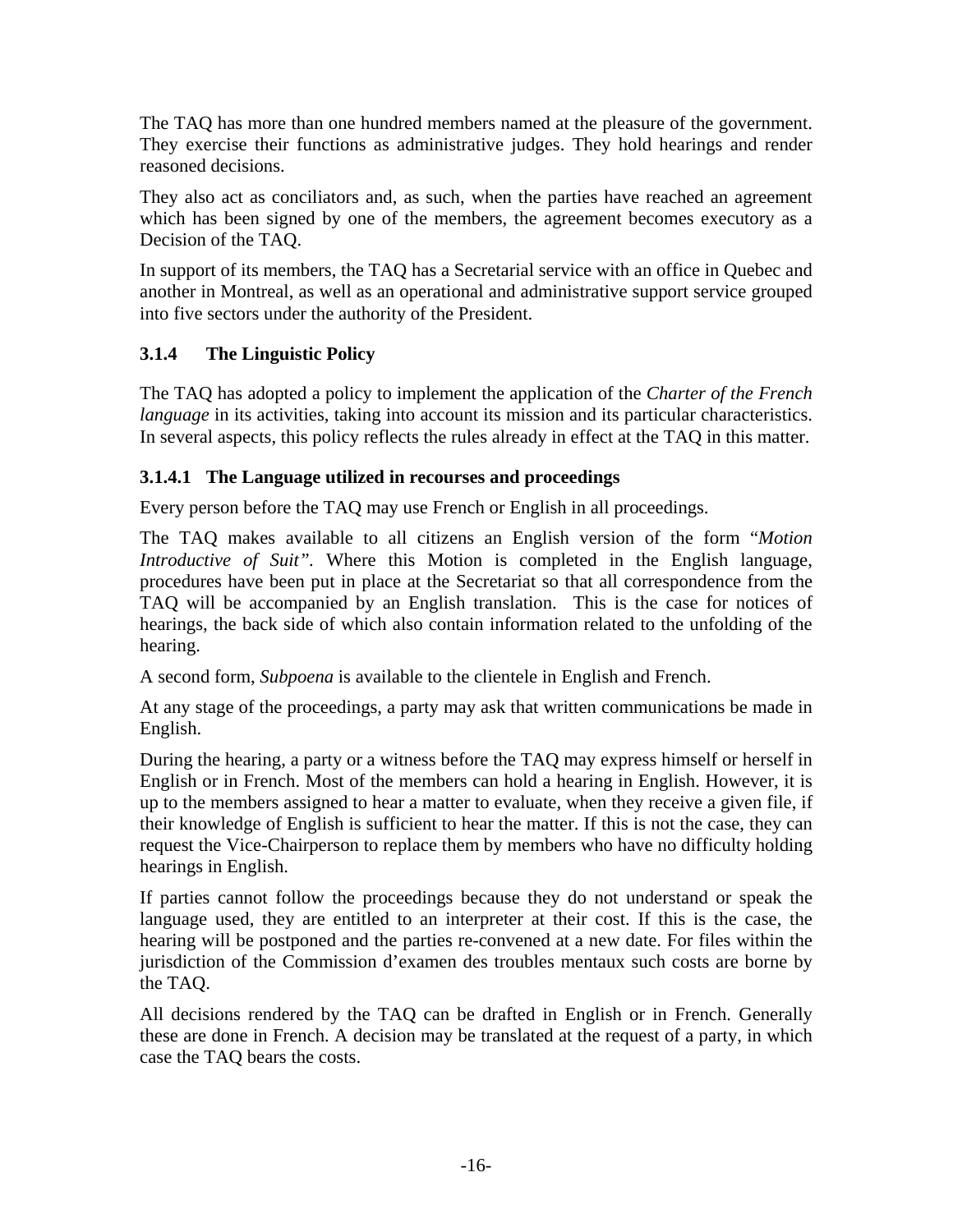# <span id="page-17-0"></span>**3.1.4.2 The Language of Communication with the Public**

# **3.1.4.2.1 Verbal Communications**

At its Montreal office, the TAQ provides the services of three information clerks to respond to requests either by telephone or at the counter for information or for assistance in drafting proceedings. Their knowledge of English is excellent.

The same situation exists for the two employees who greet parties and witnesses in the hearing rooms and for the three courtroom clerks acting during the hearings.

# **3.1.4.2.2 Written Communications**

All automatically generated correspondence (ex: letters of acknowledgment, letters accompanying Decisions of the TAQ etc.) is available in English.

All brochures are available in English (there are currently seven) and are transmitted with an acknowledgment of receipt, (in English if the petitioner has filed a motion in English or has so requested).

The TAQ internet site contains an English version of its brochures.

#### **3.1.4.3 Rules of Procedure, Directives and Communications**

The TAQ Rules of Procedure became effective January 1, 2000. They are available, on request, in English or French. Communications and directives sent by its Chairperson are in French.

#### **3.1.4.4 Other Considerations**

Members of the Bar can assist the TAQ in identifying the needs of parties and witnesses:

- by indicating on the motion that the language utilized in the procedure and at the hearing will be English;
- by informing the Chairperson at the preparatory conference or the management conference that the language to be utilized at the hearing will be English;
- by informing the Chairperson of the hearing that the decision has to be translated in English if it is rendered in French.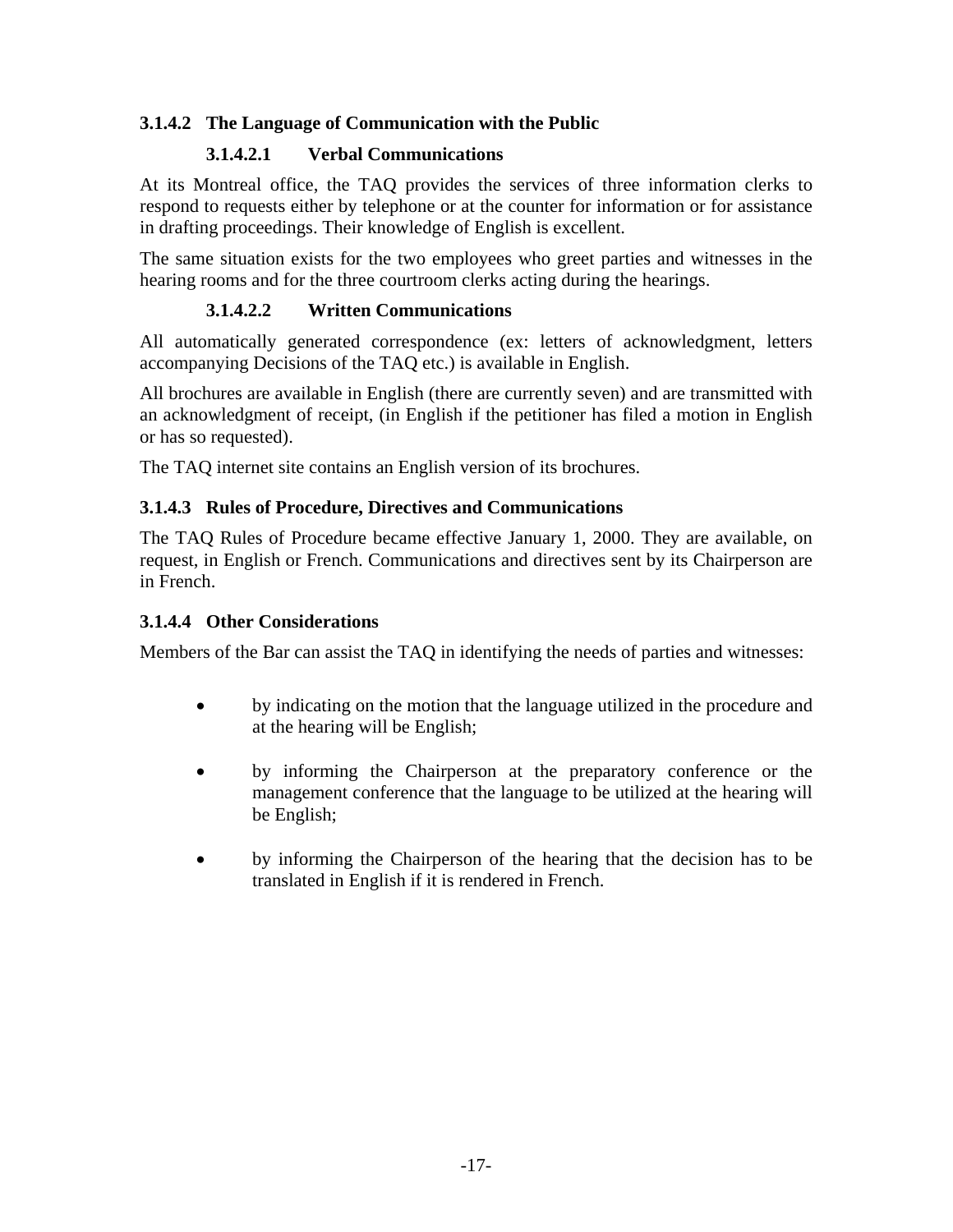# <span id="page-18-0"></span>**3.2 Commission des lésions professionnelles (CLP)**[4](#page-18-1)

# **3.2.1 Its Mission**

Under Article 369 of the *Industrial accidents and occupational diseases Act,* L.R.Q. c. A-3.001 (LATMP), the CLP has exclusive jurisdiction to examine and dispose of contestations of decisions rendered by the Commission de la santé et de la sécurité du travail (CSST) following administrative revisions. The CLP currently deals with more than 20,000 contestations per annum.

Given the large number of files which it is called upon to deal with and considering the importance of the interests at stake, the CLP is doubtless one of the most important administrative tribunals in Québec.

The CLP's mission takes into account the objectives and spirit of the LATMP:

- To offer its clientele, employees and employers, the possibility of exercising their rights before an independent, equitable and accessible body;
- To hear the parties, reconcile their interests and, as the case may be, to dispose of their recourses with diligence and within the framework of their fundamental rights.

# **3.2.2 Its Management**

The CLP President heads the administration and management of the CLP. She can delegate all or part of her attributed jurisdiction to the Vice-Presidents or to a Commissioner responsible for the administration of a Regional Office (coordinating Commissioner). The designation of a Coordinating Commissioner is made by the President.

# **3.2.3 Linguistic Policy**

# **3.2.3.1 Generalities**

 $\overline{a}$ 

Since its creation on April 1, 1998, the CLP applies the linguistic policy of the Politique linguistique de la Commission d'appel en matière de lésions professionnelles. This policy was entirely reviewed in 2002. Since November 5, 2002, the CLP has a language policy which makes known to its members and its personnel the manner in which the *Charter of the French language* applies to its activities. The CLP President is responsible for the application of the Policy. To this end, she is counseled by a committee of four persons.

<span id="page-18-1"></span><sup>&</sup>lt;sup>4</sup> The text of this Chapter has been prepared by the Politique linguistique de la Commission d'appel en matière de lesions professionnelles (CLP) at the request of the Standing Committee. It was transmitted to the Director General of the Bar of Montreal, Me Doris Larivée on June 27, 2003, by Me Micheline Bélanger, President of the CLP. Me Bélanger completed the information by November 8, 2006, letter addressed to the Director General.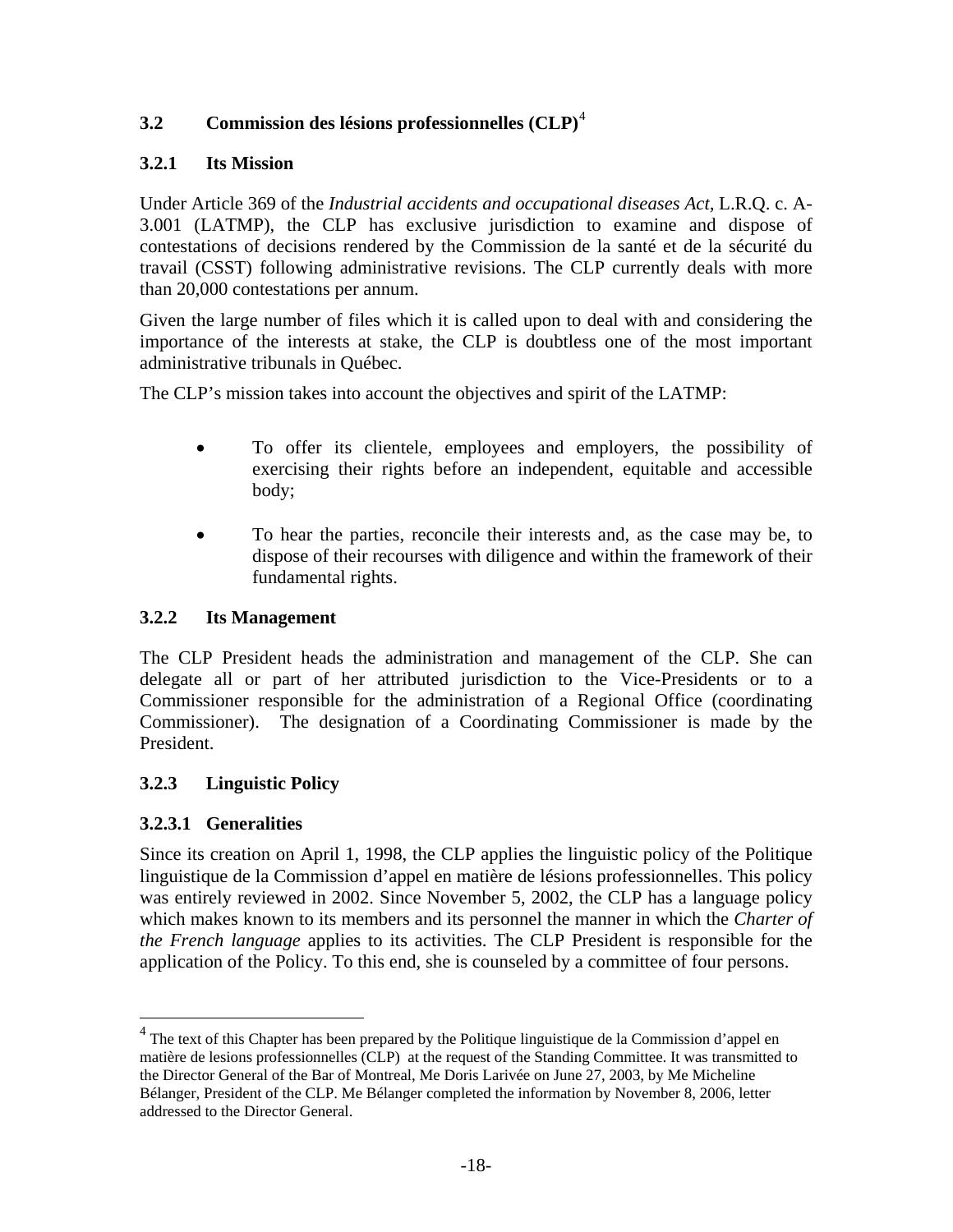<span id="page-19-0"></span>This Policy has four major points:

- 1. The language used in the affairs of which the CLP is seized and in the procedures that flow therefrom;
- 2. The language of the administration;
- 3. The language of work;
- 4. The quality of the language.

Only the first two require a few comments for purposes of this Report.

#### **3.2.3.2 The language used in the affairs of which the CLP is seized and in the procedures that flow therefrom.**

The relevant provisions of the Policy can be summarized as follows:

- A physical person may use French or English while participating in a hearing before the tribunal, or in drafting the proceedings required for his file.
- A physical person has the right to obtain an English version of the available CLP standard forms. The following forms are available in English: Certificate of Non-Contestation, Summons to Appear, Confirmation of Attendance and how to request the Postponement of a Hearing. All the standard forms will eventually have an English version.
- All CLP decisions, even those which include a Conciliation Agreement, are drafted in French or in English, according to the choice of the decision's author.
- When a party requires it, the CLP provides at its cost an English or French translation of the decision rendered.
- The translation is made by the translation service of the Centre de services partagés du Québec of the ministère des services gouvernementaux. The delay required for translation varies with the urgency of the request and the length of the document to be translated. The average time for a translation is between two days and two weeks.

#### **3.2.3.3 The Language of the administration**

The provisions relating to the language of the administration apply to written as well as to verbal communications. These provisions apply to communications other than those relating to proceedings.

The most important element to mention here is that the person who addresses the CLP in English will receive a reply in English. More than 80 standard letters emanating from the CLP exist in French and English. All standard letters will eventually have an English version.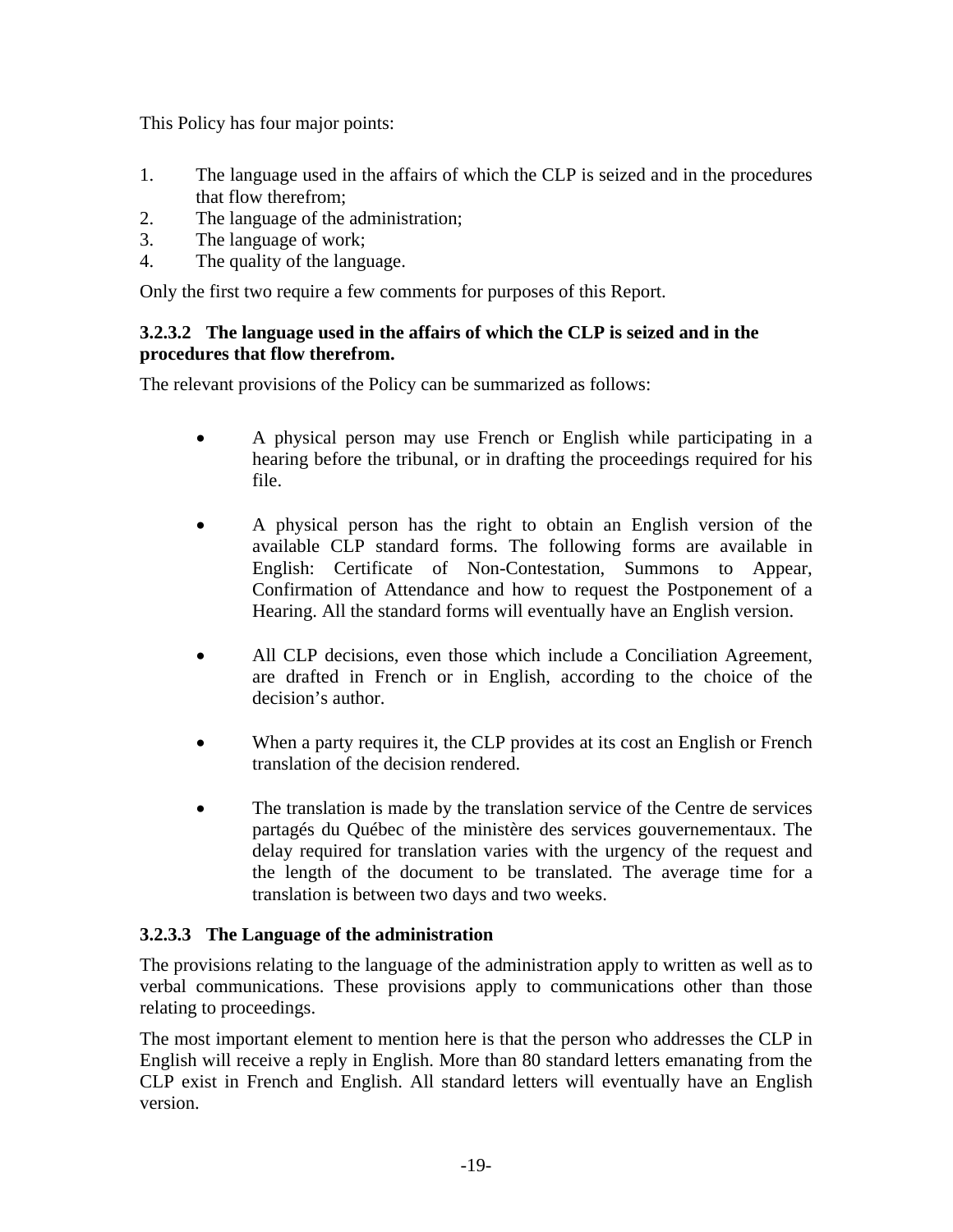<span id="page-20-0"></span>The second element to note is that the CLP brochures are available in English and are given to anybody who requests them.

# **3.2.4 Documents of a Regulatory Nature**

# **3.2.4.1 Rules of evidence, procedure and practice**

Pursuant to article 429.21 of the LATMP, the CLP, by way of regulation, has enacted rules of evidence, procedure and practice. In accordance with article 7 (2) of *the Charter of the French language,* these rules have been adopted, printed and published in both French and English.

# **3.2.4.2 Code of Ethics of Assessors and Conciliators**

As permitted by article 426 of the LATMP, the President of the CLP has enacted a *Code of ethics applicable to assessors and conciliators.* This Code has been enacted, printed and published in French and English.

# **3.2.4.3 Decrees for Nomination of Members**

The CLP has Commissioners as members and members coming from employers' associations and union associations. The Commissioner-members, alone, render the decisions. The association-members act as counsel to the former. All the members are appointed by the government. The decrees nominating these members come from the government and not from the CLP. These decrees exist only in French

# **3.2.5 Commissioners and Personnel Knowledge of English**

Many of the 117 CLP Commissioner-members have a knowledge of English which allows them to hold hearings in English. As soon as they are informed that a party wishes to be heard in English, the CLP takes the necessary steps to give effect to this request.

CLP personnel who are required to communicate with persons who request communication in English have a knowledge of English which permits them to respond.

The *Politique de développement des resources humaines*, (Human Resource Development Policy) in force since September 1, 1993, allows Commissioners and CLP personnel to take English language improvement courses, subject to certain conditions.

Ten new Commissioners were recently appointed to the CLP. They were all chosen from a list of 35 eligible names, 80% of whom declared they were bilingual (one is quadrilingual).

Furthermore, last year, the CLP offered Commissioners of the Montreal Region the possibility of taking an English course. The training was offered to those who already had a good knowledge of English and who wanted to perfect it so as to be more at ease at hearings. Given by the group Formation Linguistique Circuit, this training allowed four Commissioners to achieve this goal. The experience has been a success and will be offered during the coming months to Commissioners of other regions. The CLP has a similar project for conciliators and for its counter clerks in the regions.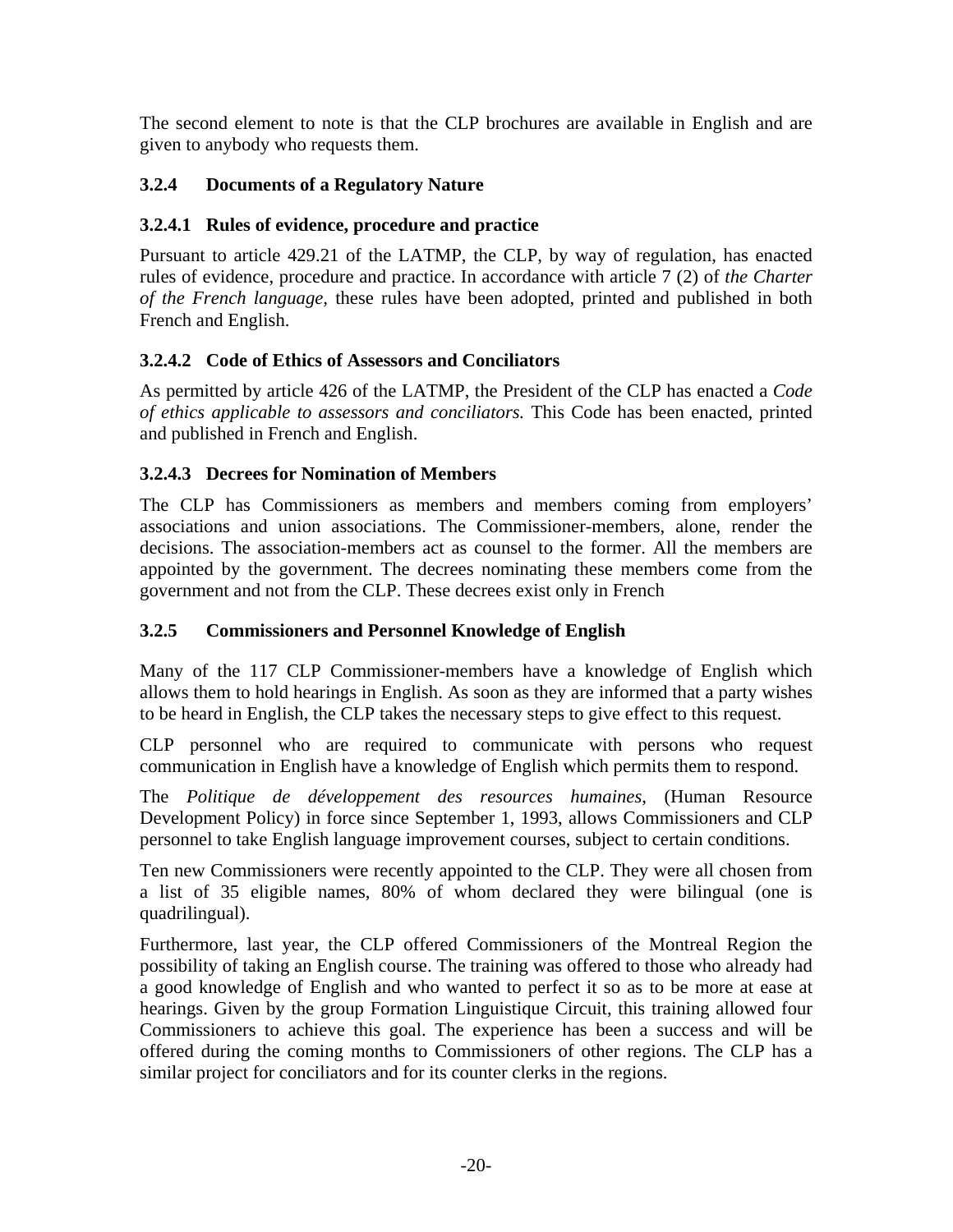# <span id="page-21-0"></span>**3.2.6 Complaints**

Since its creation the CLP has never received a complaint concerning the use of English.

#### **3.2.7 Decisions of Interest in Matters of Language**

Several decisions rendered by the CLP testify to the fact that an English speaking individual's rights will not be prejudiced due to an insufficient knowledge of French.

The CLP has already decided that the delay to file a contestation to the CLP only starts to run from the notice of the English version of the decision contested by the worker. $\delta$ 

In other cases, the CLP has indicated that a real difficulty for the worker to understand a CSST decision drafted in French constitutes a reasonable ground to relieve the party of its failure to act within the delay to contest. $6$ 

# **3.3 The Other Courts**

 $\overline{a}$ 

On an organizational level, the Bar of Montreal has a committee of the administrative courts which deals with different questions relating to provincial or federal administrative tribunals. At the November 14, 2001, meeting of the Standing Committee, at which the President of the committee on administrative tribunals was present, it was suggested that a committee composed of members of both these committees be formed to study and review the practices and procedures relating to access to Justice in the English language to formulate recommendations on this subject.

Various methods were proposed to prepare a report on the situation:

- To meet the Chairpersons of the tribunals;
- To publish a notice in the *Journal du Barreau du Québec* inviting members of the Bar who practise before these tribunals to share their experiences;
- To request a journalist of the *Journal du Barreau du Québec* to do a survey among attorneys to report on various incidents which have occurred in relation to access to Justice in the English language and to write a "shock" article;

<span id="page-21-1"></span>**<sup>5</sup>** *Cornut et Gestion André & Paquerette Ltée*, 157139-63-0103, 2001-08-13, Rose-Marie Pelletier, AZ-01303079, *Bubar et Hatley P'tie maison bleue Inc*., 157559-05-0103, 2001-08-06, Lise Collin, AZ-01302743, *Madew et Jay Gur import Inc*., 114924-73-9904-R, 2002-12-18, Micheline Bélanger, AZ-00304805.

<span id="page-21-2"></span>**<sup>6</sup>** *Cameron et Industries James Maclaren Inc*., 185936-07-0206, 2002-10-07, Simon Lemire, AZ-02303757, *Hare et Sérigraphie Richford*, 158917-72-0104, 2002-02-07, Diane Taillon, AZ-01306614, *Staveris et Restaurant Murray*, 109137-71-9901, 1999-11-12, Carmen Racine, AZ-99303196, *Jones et Pratt & Whitney Canada Inc*., 102217-62-9806, 1999-07-14, Margaret Cuddihy [1999] C.L.P. 455, *Harfinder et Paga Commerce Universel Canada*, 105793-71-9810, 1999-03-16, Luce Boudreault, AZ-98303398.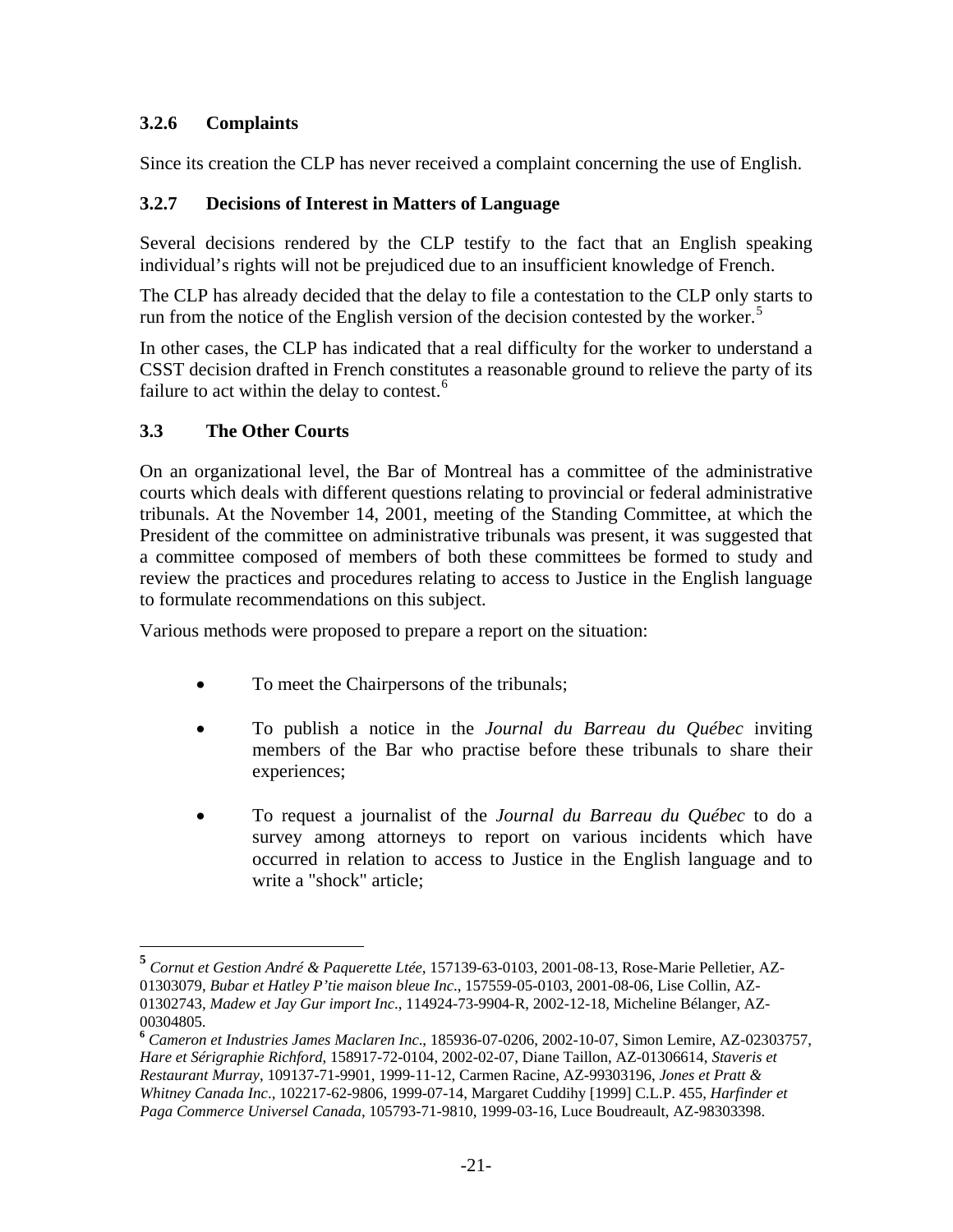- <span id="page-22-0"></span>• To make inquiries with those who work for the administrative tribunals;
- To discuss with the attorneys and decision-makers who work in these tribunals.

This investigative method would allow a more complete and realistic view of the situation.

A research of jurisprudence has been made to identify cases relating to language which have been pleaded before the TAQ, the CLP and the Court of Quebec, but has not yet been submitted to the Standing Committee.

The information obtained will be analyzed by the Standing Committee which will decide what to do with it. Essentially, the Standing Committee will try to put together enough concrete cases to justify that the Quebec Government modify its linguistic policy. We believe this is a long term process.

# **4. Quebec Board of Notaries**<sup>2</sup>

 $\overline{a}$ 

After having met members of the Standing Committee in April 2000, the Québec Board of Notaries created a working group on accessibility to Justice in the English language. The Board of Notaries was requested among other things to translate all of the forms and notices that it issues. It was agreed that the Bar of Montreal and the Board in the context of their respective undertakings inform the people they deal with that they support each other and have the same objectives in the present matter.

At the end of 2001 the Board agreed to communicate and to offer more services in English to its English members, for example, by offering courses in English on new legislation. More specifically, the Fonds d'assurance responsabilité professionnelle of the Board of Notaries sends its English notaries its information bulletins in English, which are translated internally.

The Board of Notaries has not received any complaints concerning the accessibility of service in English in the Registry Offices. Notaries have noted that Registry Office employees are courteous and generally speak English. If unable to speak English, they refer the client to a bilingual colleague. The computerized system provides information in French and English. They accept to register documents in French or English. However, the Registry Offices only publish notices in French. We believe that they should be bilingual, even though, in general, the professionals who use the services do not criticize the practise. The Standing Committee has asked the Board of Notaries to assist the Bar of Montreal in influencing the Registrars to publish bilingual notices.

We emphasize that the principal problems that notaries face in real estate law stem from the fact that all notices published by the Government are in French; for example, notices to the public in matters of cadastral renovation. These notices are important but very

<span id="page-22-1"></span> $1/2$  Updated from information contained in an August 25, 2003, letter from Me Denis Marsolais, President of the Board of Notaries of Québec, addressed to Me Casper M. Bloom, Q,C. This information was confirmed in a December 11, 2006, telephone conversation with a representative of the office of the President.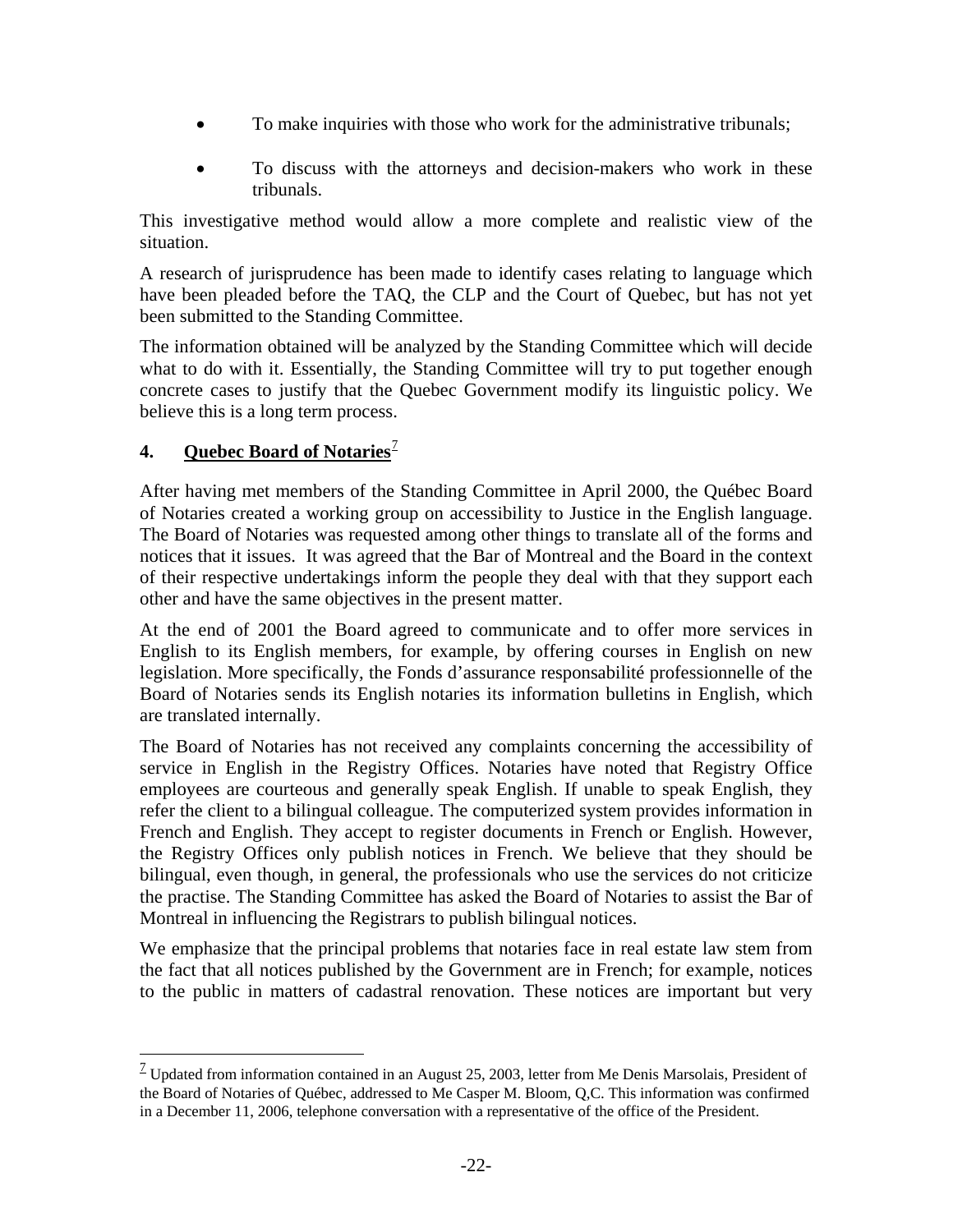<span id="page-23-0"></span>technical and not necessarily easy to understand. We believe that it is necessary to draw the problem to the attention of the government.

In an August 25, 2003, letter addressed to Me Casper Bloom, Q.C., Me Denis Marsolais, President of the Board of Notaries of Quebec advised that the Board of Notaries translates the forms that it publishes, but the notices and communications published by the Board are not necessarily translated. Me Marsolais did not indicate whether representations had been made to the Government of Quebec on the availability of English versions of notices transmitted to officers of the court and administrators.

# **5. Bar of Montreal**

The Standing Committee has requested that the Bar of Montreal inform parties involved before the courts that English versions of forms are available. Moreover, it looks to the Bar of Montreal to increase the awareness of individuals that under article 9 of *the Charter of the French language*, all judgments rendered by a court and decisions rendered by a body exercising quasi-judicial functions are to be translated into English or French, at the request of the parties, as the case may be, and that the Administration is required to bear the necessary costs.

# o **Conclusion**

We have noted that the members of the committees of the Bar of Montreal have undertaken numerous steps in order to determine the multiplicity of services offered in judicial matters and to ensure that English-speaking citizens on the Island of Montreal have access thereto in English.

Since the creation of the Standing Committee, the volume of information available in English on the Internet (websites of the Quebec Ministry of Justice, Publications Quebec, Revenue Québec, etc.) has increased considerably, thereby allowing English-speaking citizens to be better informed. Nevertheless, we have determined that the exercise of rights in English at the courthouse and before the courts requires improvement.

The Standing Committee must continue to be vigilant. Certain gaps still exist and it is necessary to keep the Minister of Justice aware of the importance of access to justice in English. As mentioned in the September 18, 1996, Resolution adopted by the Council of the Bar of Montreal, the higher interest of justice requires that individuals have access to judicial services in both languages to ensure their better understanding of the judicial system.

# o **Importance of the Issue**

If Montreal wishes to claim its status as a metropolitan area, that is to say a "global city", it is essential to ensure that that there be access to justice in English, the language of international commerce, in addition to the standard service in French.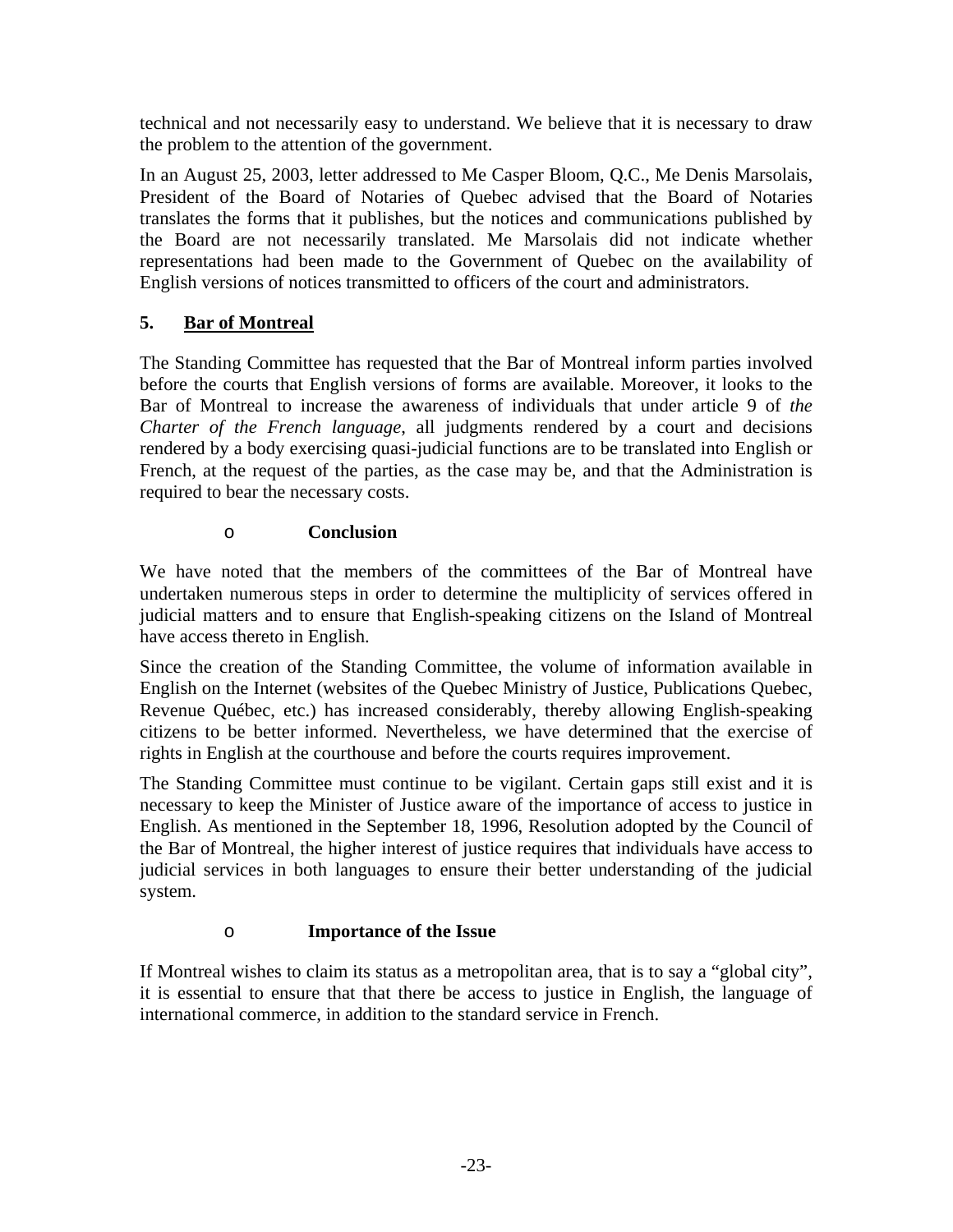# **SCHEDULE A**

# **TRANSLATION OF AN EXTRACT OF THE MINUTES OF A MEETING**

#### **HELD ON SEPTEMBER 18, 1996**

"...

**CONSIDERING** the report of the Ad Hoc Committee on Access to Justice in the English Language in the District of Montreal, dated March 31, 1995;

- **CONSIDERING** that in the interest of justice everyone should have access to judicial services in the two languages to ensure a better understanding of the judicial system;
- **CONSIDERING** that it is also in the interest of justice that the cost of access to justice be reduced to the extent possible in order that it be accessible to the greatest number of people;
- **CONSIDERING** that the Bar of Montreal has, by its nature and vocation, the obligation to bring to the attention of the competent authorities any measures which it considers favour the aforementioned interests;

**WHEREFORE**, on the recommendation of the Special Committee of the Council charged with studying the recommendations of the Ad Hoc Committee on Access to Justice in the English Language in the District of Montreal and after consultation with the various liaison committees, **IT IS RESOLVED**, on a motion by Mtre. Pierre A. Fournier seconded unanimously, that the Bar of Montreal invite the appropriate authorities to give effect to the following recommendations:

- 1. that the existing custom continue whereby judges assigned to trials of long duration and to highly technical trials have appropriate language skills;
- 2. that the judges appointed to the Superior Court for the District of Montreal be functionally bilingual in both French and English and that bilingual judges be made available for all districts when necessary;
- 3. that language training for judges be provided on a continuing basis;
- 4. that the Superior Court consider the adoption of a modified Rule 15 in order to include a declaration by the parties of the language or languages in which the evidence will be given;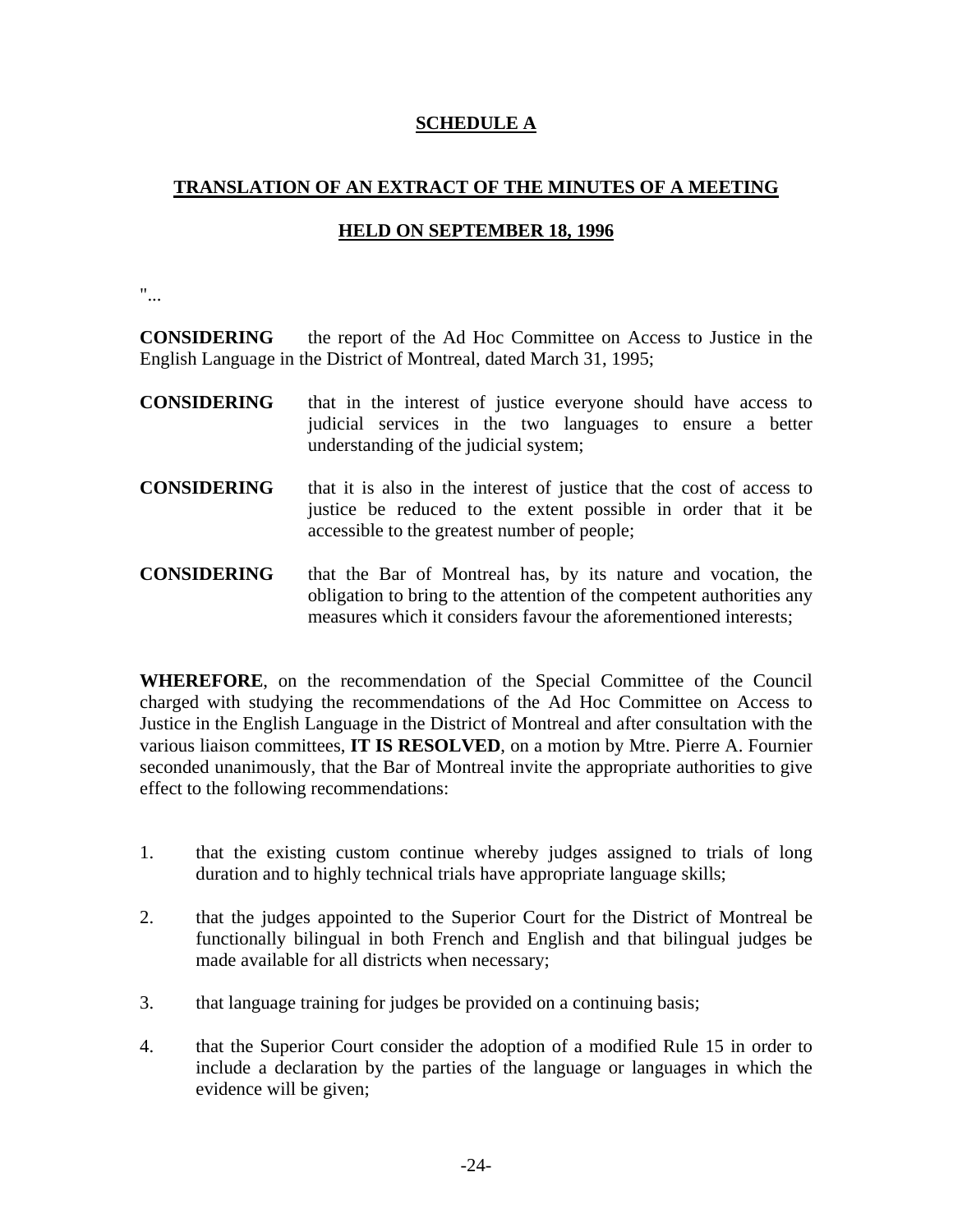- 5. that the judges of the Court of Quebec for the District of Montreal be functionally bilingual in both French and English;
- 6. that the Court of Quebec identify before the time of any hearing, the language of the parties involved in the action and determine on that basis the assignment of the judge to preside the case;
- 7. that a Liaison Committee be established, comprising representatives of administrative tribunals, the Ministère de la Justice and the Barreau du Québec in order to review, study and make recommendations for practice and procedure concerning access in the English language before the administrative tribunals of Quebec;
- 8. that a sufficient number of persons named to administrative tribunals in Quebec in the District of Montreal be functionally bilingual in both French and English;
- 9. that the administrative tribunals in the Province establish a statistical basis for the delivery of their services in French and English, at least in the Judicial District of Montreal. The purpose of such a statistical analysis would be to determine, with greater reliability, the need for English-language services and what specific areas of the District have the greatest need for these services. The objective is to remove guesswork from the business of understanding the demographics of the judicial system;
- 10. that all material directed to the public explaining the services and the procedure involved in making a complaint to an administrative tribunal be readily available in English and in French, in the interest of improving the element of transparency in this area of the justice system. The Council realises that in the case of certain tribunals this step has already been taken. The Council's recommendation is directed at making it a uniform and standard practice throughout the network of administrative tribunals that such information always be available in both French and English;
- 11. that administrative tribunals, in cases where they have not already done so, provide for adequate English-language services to the public. Whether this is achieved by designating a certain number of positions as bilingual positions, or whether bilingual persons are simply assigned to serve on a rotation basis in the offices of the tribunal in question or whether some other mechanism is chosen to achieve the same end, is a matter for the Government and the administrative tribunals to determine for themselves;
- 12. that continuous, effective language training be offered to staff and that such staff be encouraged to participate in language courses; that similar training be offered to those appointed to sit as members of any administrative tribunal in the District of Montreal;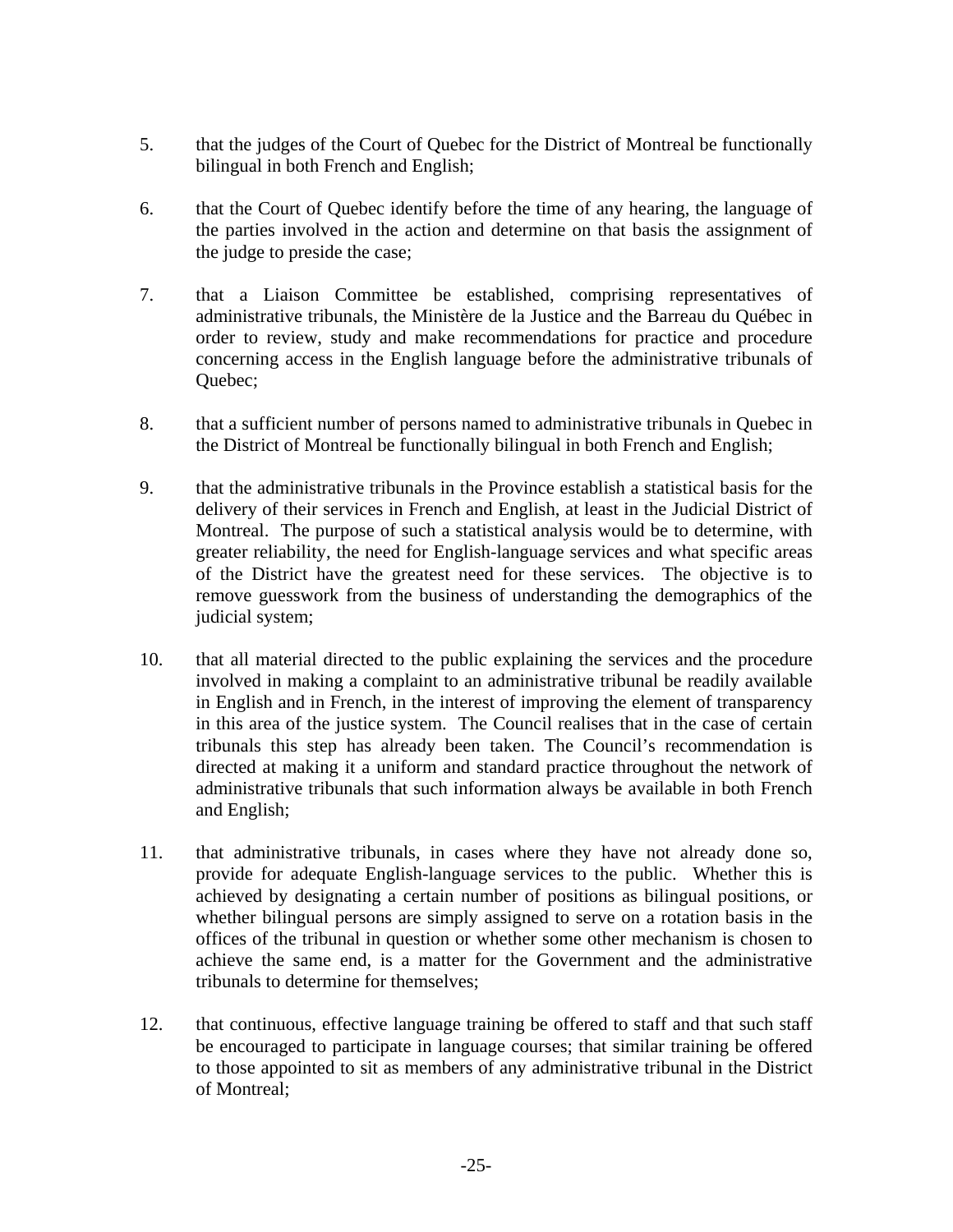- 13. that administrative tribunals identify before the time of any hearing the language of the parties involved and determine on that basis the assignment of a panel or a Commissioner to preside the case;
- 14. that all parties appearing before administrative tribunals be advised of the availability of translations of decisions in accordance with section 9 of the French Language Charter;
- 15. i) that all writs of summons, subpoenas and all similar documents issued under the authority of any court, tribunal, or quasi-judicial body should be in bilingual form;

 ii) that until such time as the foregoing recommendation has been implemented, the Bar of Montreal, in association with the Ministère de la Justice, should ensure that the said documents are always and readily available in both French and English;

 iii) that the Bar of Montreal, in association with the Ministère de la Justice, publicise widely the existence of the English version of these documents;

- 16. that notices and practice directions in the Courthouse be published in both languages;
- 17. that all documents issued by the Ministère de la Justice which contain plain language explanations of the law be placed in highly visible and accessible areas throughout the Montreal Courthouse;
- 18. that counsel adhere to the practice of drafting affidavits in the language chosen by the witness, where that language is English or French;
- 19. that translation of judgements be made available to a requesting party, to the extent possible, before the delays for appeal have expired. Their general quality should also be the subject of review, with a view to improvement;
- 20. that all those involved in the Court process be made conscious of and respect the absolute right of witnesses to give evidence in the language of their choice;
- 21. that where counsel considers it necessary for the examination of witnesses in either French or English, counsel retain the services of an interpreter or engage co-counsel who can complete that aspect of the examination;
- 22. that when witnesses are called to testify before a court, tribunal, or other quasijudicial body, the Clerk should advise them of their right to testify in either French or English. The Clerk's statement should be made in the following or similar terms: «Vous avez le droit de témoigner en français ou en anglais. Dans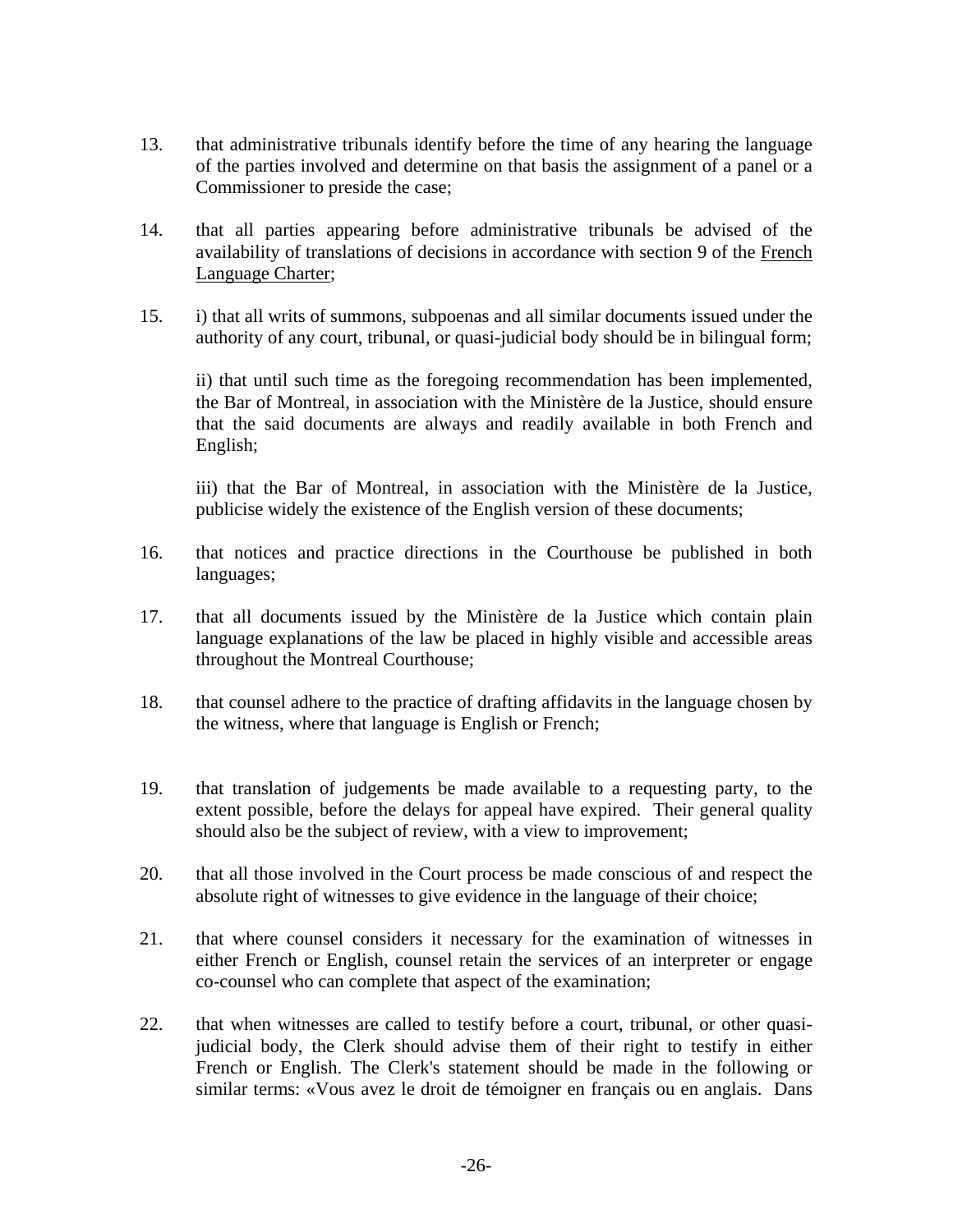quelle langue préférez-vous le faire?» ("You have the right to give your evidence either in French or in English. In which language do you wish to give your evidence?");

- 23. that Rule 15, modified as we have suggested, be applied so as to ensure the assignment of bilingual Court clerks to hearings where they are needed;
- 24. i) that services be available in English from all administrative offices dealing with the public in the Courthouse;

 ii) that the public be made aware through the use of clearly marked signs that they may obtain services in French or English;

 iii) that Courthouse staff should be chosen and trained to ensure that at least one person in each administrative service can deal, when requested, with the public in English;

25. i) that all information directed to the public regarding the registration of immovables and the registration of personal and movable real rights be made available in English, as well as in French;

 ii) that with respect to the Register of Personal and Movable Real Rights, all statutory forms and other documentation be made available in English, as well as in French;

 iii) that printed translations and explanations of the computer menus be available in English for English-speaking users of the system;

- 26. that in disciplinary proceedings, the formal complaint be drawn up in either French or English, depending upon the language chosen by the lawyer who is the subject of the hearing;
- 27. that of the personnel working in the Office of the Syndic and serving the public there be a sufficient number who are functionally bilingual;
- 28. that for the District of Montreal, there be a convention, if not a rule, to ensure that all lawyers who serve on an arbitration committee are bilingual;
- 29. that every communication from the Barreau du Québec to its individual members be made in the language of the member's choice, whether French or English;
- 30. that the Barreau du Québec publish the brochures that are intended for the general public in English, as well as in French;
- 31. that the Barreau du Québec, according to demand: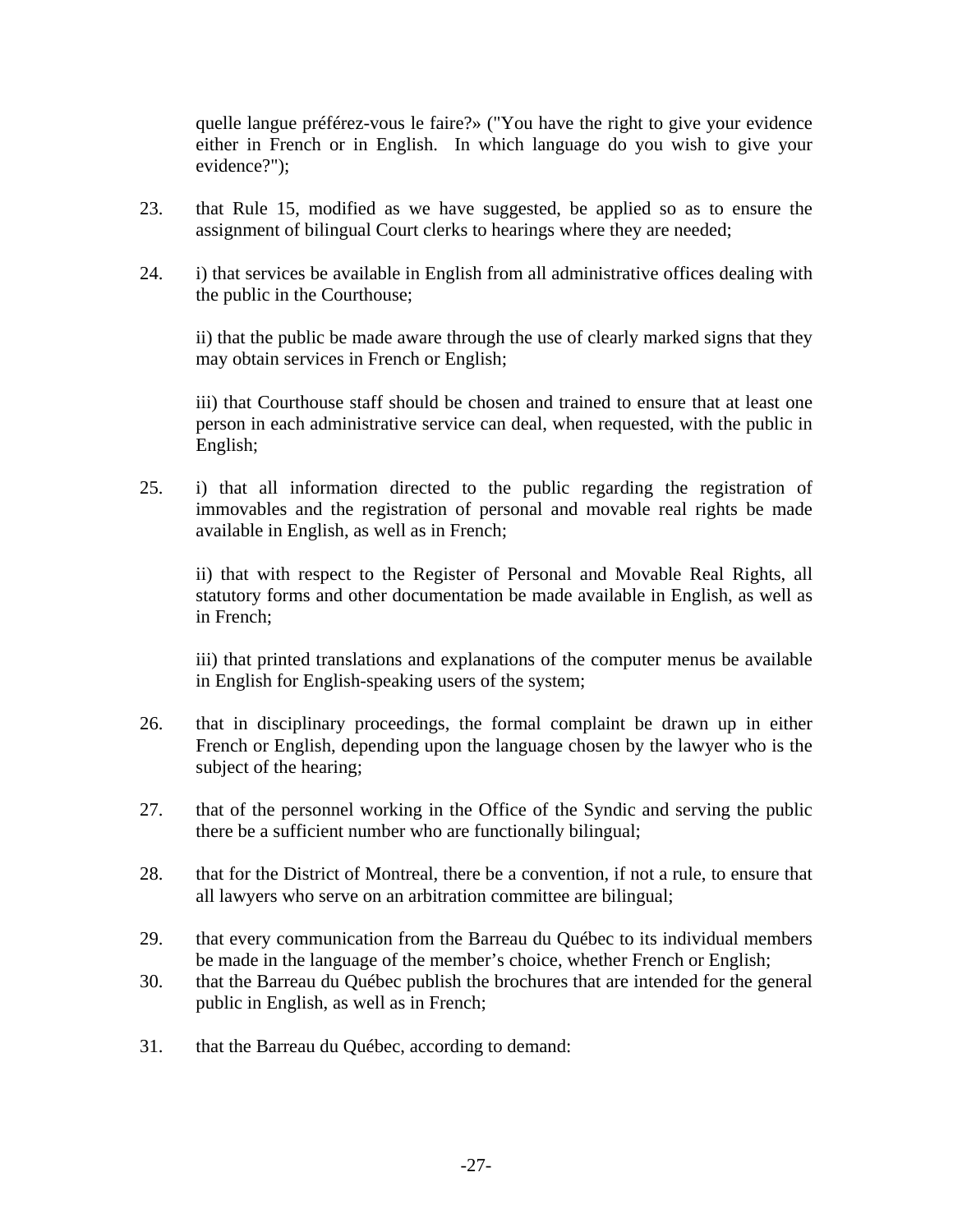i) establish specialised second-language training for its members, in English and French, with an emphasis upon the technical terminology of legal practice;

 ii) offer regular courses and annual workshops and conferences on drafting language, in both French and English;

 iii) implement measures to establish sections of its continuing education courses in English, where numbers warrant;

 iv) sponsor the preparation and publication of reliable precedents in both French and English, or at least in English;

- 32. that the Barreau du Québec establish a Standing Committee on Legislative Drafting and Style for the purpose of making recommendations on the drafting formulation and style of legislation and other legislative instruments of any kind, with particular emphasis on the drafting of the English version of statutes and other legislative instruments;
- 33. that such Standing Committee, once established, take as one of its primary objectives, the reform of the English version of the Quebec Civil Code;
- 34. that such Standing Committee undertake the preparation and publication of reliable procedural drafting precedents in English for use before the various courts;
- 35. that such Standing Committee be authorised to accept such mandates relating to the language of drafting and style as the Barreau du Québec from time to time may confer upon it;
- 36. that such Standing Committee prepare a collection of current, approved drafting materials in English, for all the students of the École du Barreau, to be distributed to them along with the French materials which are presently made available;
- 37. that the correction of examinations written in English be assigned to correctors who are perfectly bilingual.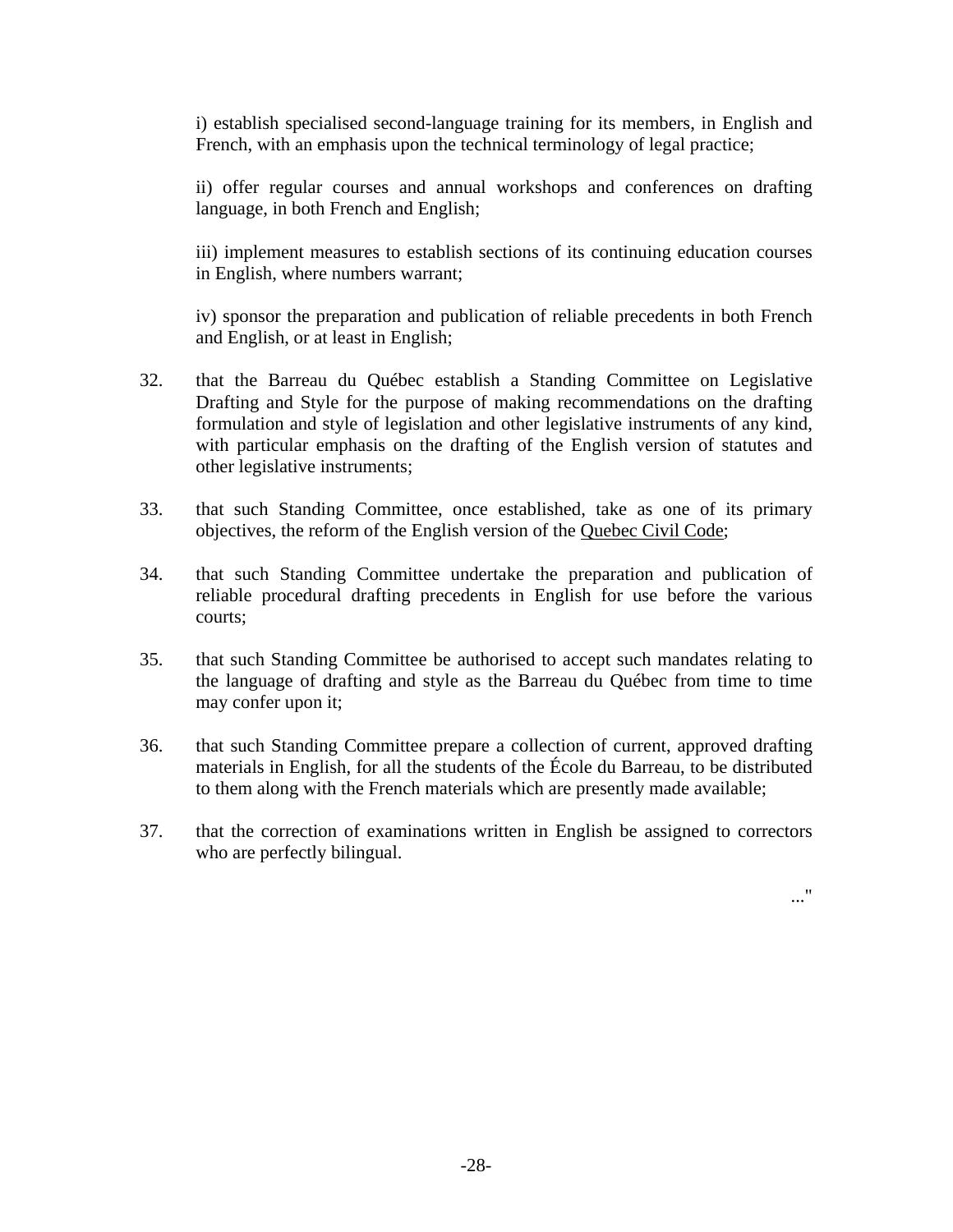#### **SCHEDULE B**

#### **CONCLUSIONS AND SUMMARY OF THE RECOMMENDATIONS OF THE FOLLOW-UP COMMITTEE**

#### **(Extracts of the Report of May 15, 1998)**

In conclusion, the Committee considers that there is still room for improvement in the District of Montreal with respect to access to justice in the English language.

With this in mind, the Committee recommends:

- 1. That only bilingual judges, capable of adequately hearing a case, be appointed in the District of Montreal, and, while this seems to presently be the case, that such appointments should continuously be monitored.
- 2. That the Council of the Bar of Montreal (the "Council") give detailed mandates to the Permanent Committees on the Administration of Justice in civil and criminal matters to ensure that the situation we have now in the civil and criminal courts in the District of Montreal with respect to the use of the English language does not deteriorate.
- 3. That the Permanent Committee on Administrative Courts, especially with respect to its implementation role of the new Administrative Justice Act and in light of the positions taken by the Bar of Montreal on this subject, be mandated by the Council to oversee the issue of English language citizens having access to hearings in their language.
- 4. That necessary pressure be applied to maintain language training budgets for judges and lobby various levels of government to return to pre-budget cuts levels of financing for same.
- 5. That within 3 years of the deposit of this Report, the Council review the issues which are the subject of this Committee's Mandate, and, that, after consultation with the Permanent Committees mandated to look into the linguistic situation in the administration of justice in Montreal, determine if it is necessary to form a new Ad Hoc Follow Up Committee to again examine the situation.
- 6. That with respect to the new simplified procedure, that the Bar of Montreal, through its own services or otherwise, make its members aware of the existence and necessity of utilizing the box entitled, " Considérations spéciales" , contained on the Inscription forms for placing a case on the roll of the Court of Quebec so as to alert the Court that English is the language of the parties and that of their witnesses.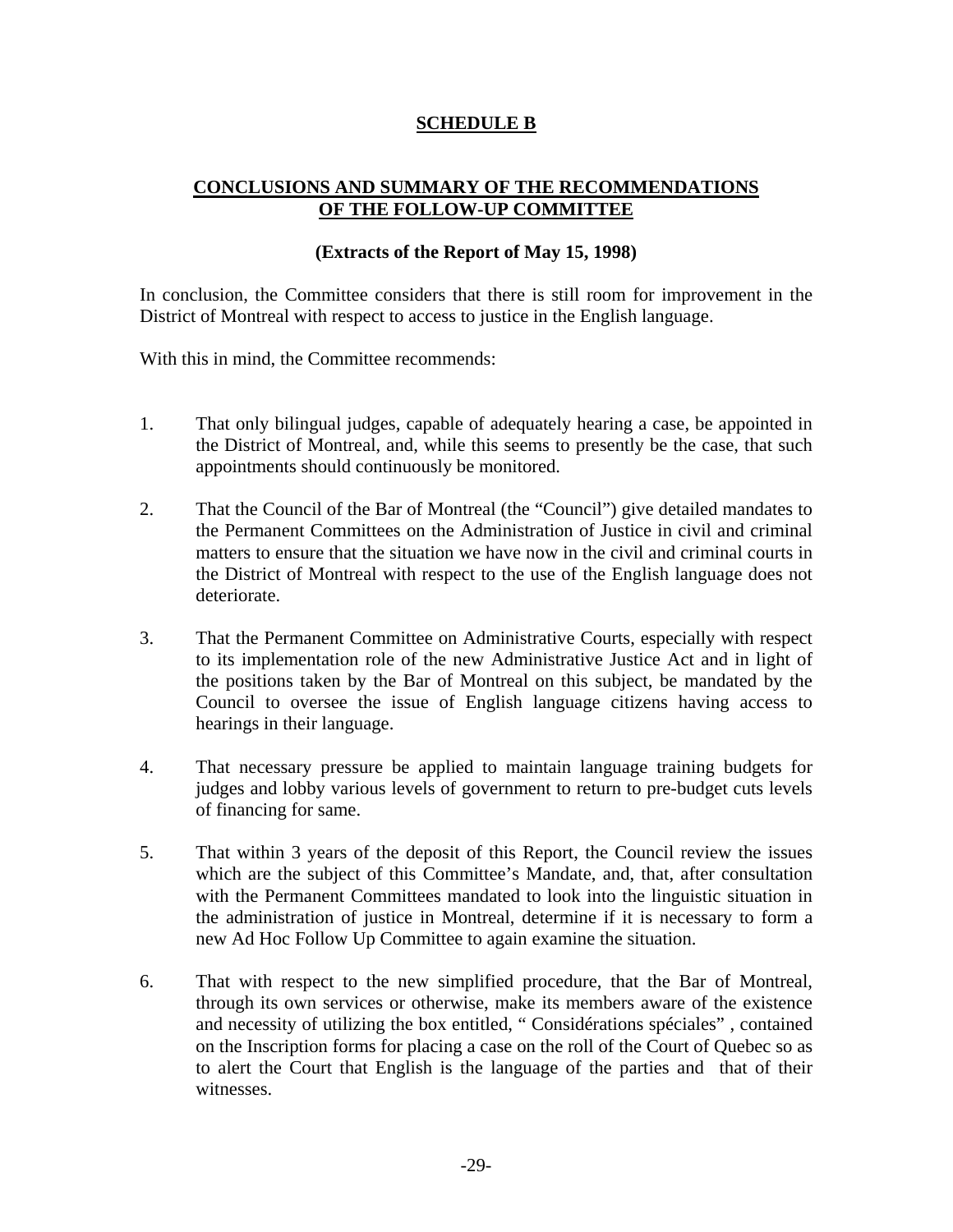- 7. That translation of court forms into English presently being undertaken, including subpoenas, be carried out as soon as possible.
- 8. That the Bar of Montreal advise its members of the availability of English court forms as soon as they become available and work together with the Minister of Justice to disseminate this information to the public without delay.
- 9. That the Notices from the Chief and Associate Chief Justices of the Court of Quebec be drafted and posted in French and in English.
- 10. That Public Notices and Court Rolls be bilingual and that representations in this sense be made to the Minister of Justice relative to future policy applicable under the "*Politique gouvernementale relative à l'emploi et à la qualité de la langue française dans l'administration*".
- 11. That the Bâtonnier of Montreal officially request and strongly recommend that a bilingual presentation counter informing the public of the services that they can expect to obtain in either language be placed in the courthouse and Municipal Court.
- 12. That another presentation counter, of the type presently in place in the "Salle des pas perdus" on the 3rd floor of the Court House, be installed in the St. Antoine street lobby of the courthouse, and that the Bâtonnier of Montreal officially make such request.
- 13. That the Bar of Montreal and the competent authorities do what is necessary through adequate publicity to members of the Bar and the public to sensitize them to the existence of a judgment translation service at the courthouse within the appeal delay period.
- 14. That witnesses appearing before a judicial court , administrative tribunal or any other quasi judicial organism be questioned by the clerk, at least in the French language, regarding their right to testify in French or in English,.
- 15. While awaiting the new policy from the Minister of Justice, the Bar of Montreal should exercise pressure on the Minister of Justice to insist on bilingual signs at the courthouse and the Municipal Court advising the public that they can obtain services in French and English.
- 16. That at least one employee of each department at the courthouse or Municipal Court serving the public be capable of replying in English if necessary.
- 17. That the translation of forms of the Register of personal and movable real rights as well as the guide for the use of the Registry Office computers be done as soon as possible.